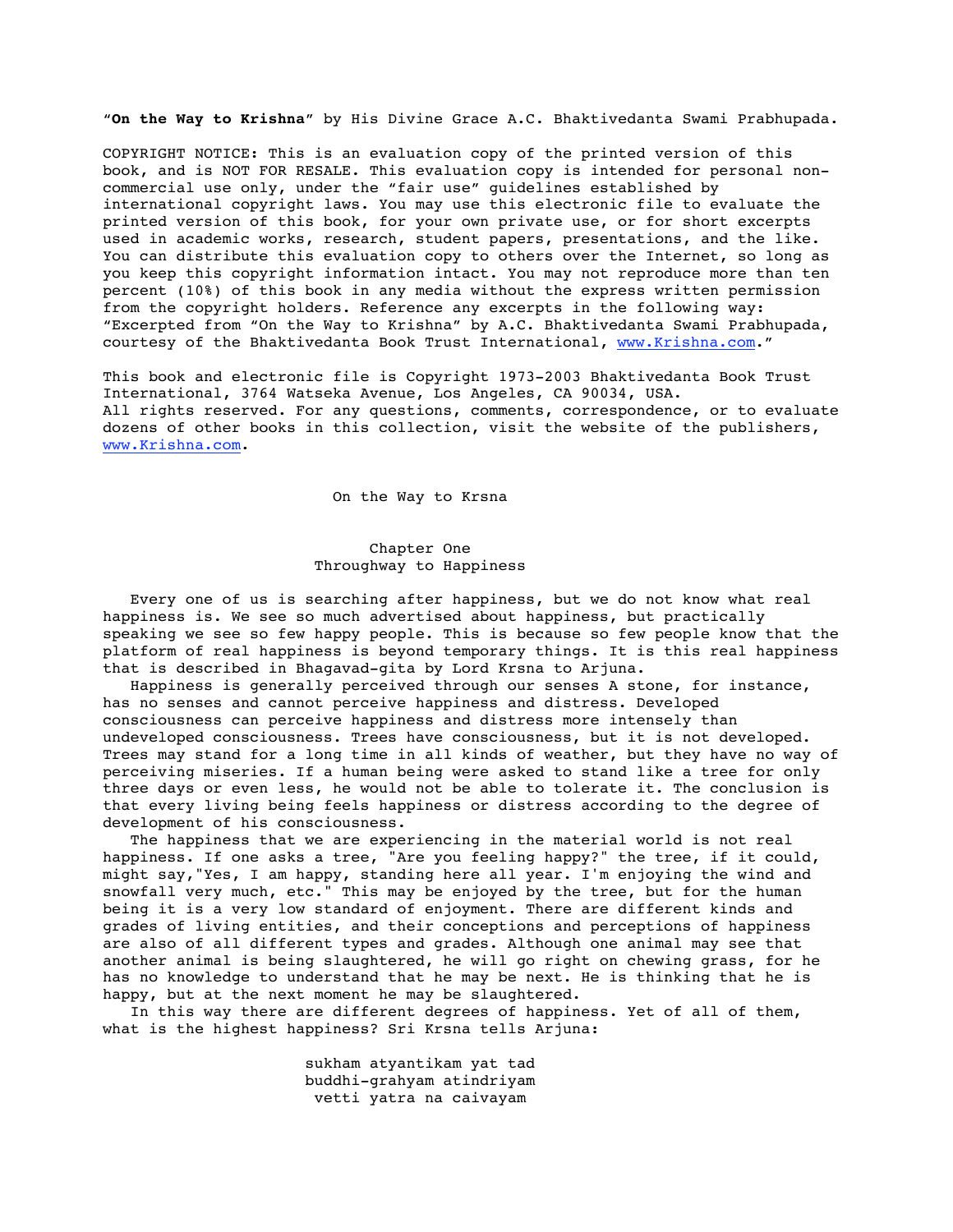#### sthitas calati tattvatah

 "In that joyous state (samadhi), one is situated in boundless transcendental happiness and enjoys himself through transcendental senses. Established thus, one never departs from the truth." (Bg. 6.21)

 Buddhi means intelligence; one has to be intelligent if he wants to enjoy. Animals do not have really developed intelligence and so cannot enjoy life as a human being can. The hands, the nose, the eyes, the other sense organs and all the bodily parts may be present on a dead man, but he cannot enjoy. Why not? The enjoying energy, the spiritual spark, has left, and therefore the body has no power. If one looks further into the matter with a little intelligence, he can understand that it was not the body that was enjoying at all but the small spiritual spark that was within. Although one may think that he is enjoying by the bodily sense organs, the real enjoyer is that spiritual spark. That spark always has the potency of enjoyment, but it is not always manifest due to being covered by the material tabernacle. Although we may not be aware of it, it is not possible for the body to experience enjoyment without the presence of this spiritual spark. If a man is offered the dead body of a beautiful woman, will he accept it? No, because the spiritual spark has moved out of the body. Not only was it enjoying within the body, but it was maintaining the body. When that spark leaves, the body simply deteriorates.

 It follows that if the spirit is enjoying, it must have its senses also, otherwise how can it enjoy? The Vedas confirm that the spirit soul, although atomic in size, is the actual enjoying agent. It is not possible to measure the soul, but that is not to say that it is without measurement. An object may seem to us to be no bigger than a point and may seem to have no length or width, but when we perceive it under a microscope we can see that it has both length and width. Similarly, the soul also has its dimensions, but we cannot perceive them. When we buy a suit or dress, it is made to fit the body. The spiritual spark must have form, otherwise how is it the material body has grown to accommodate it? The conclusion is that the spiritual spark is not impersonal. It is an actual person. God is an actual person, and the spiritual spark, being a fragmental part of Him, is also a person. If the father has personality and individuality, the son also has them; and if the son has them, we can conclude that the father has them. So how can we, as sons of God, assert our personality and individuality and at the same time deny them to our Father, the Supreme Lord?

 Atindriyam means that we have to transcend these material senses before we can appreciate real happiness. Ramante yogino 'nante satyananda-cid-atmani: the yogis who are aspiring after spiritual life are also tasting enjoyment by focusing on the Supersoul within. If there is no pleasure, if there is no enjoyment, then what is the point of going to so much trouble to control the senses? What kind of pleasure are the yogis relishing if they are taking so much trouble? That pleasure is ananta--endless. How is this? The spirit soul is eternal, and the Supreme Lord is eternal; therefore reciprocation of their loving exchanges is eternal. One who is actually intelligent will refrain from the flickering sensual enjoyment of this material body and fix his enjoyment in spiritual life. His participation in spiritual life with the Supreme Lord is called rasa-lila.

 We have often heard of Krsna's rasa-lila with the cowherd girls in Vrndavana. That is not like ordinary exchanges that take place between these material bodies. Rather it is an exchange of feelings through spiritual bodies. One has to be somewhat intelligent to understand this, for a foolish man, who cannot understand what real happiness is, seeks happiness in this material world. In India there is the story of a man who did not know what sugarcane was and was told that it was very sweet to chew. "Oh, what does it look like?" he asked. "It looks just like a bamboo rod," someone said. So the foolish man began to chew all kinds of bamboo rods. How can he begin to experience the sweetness of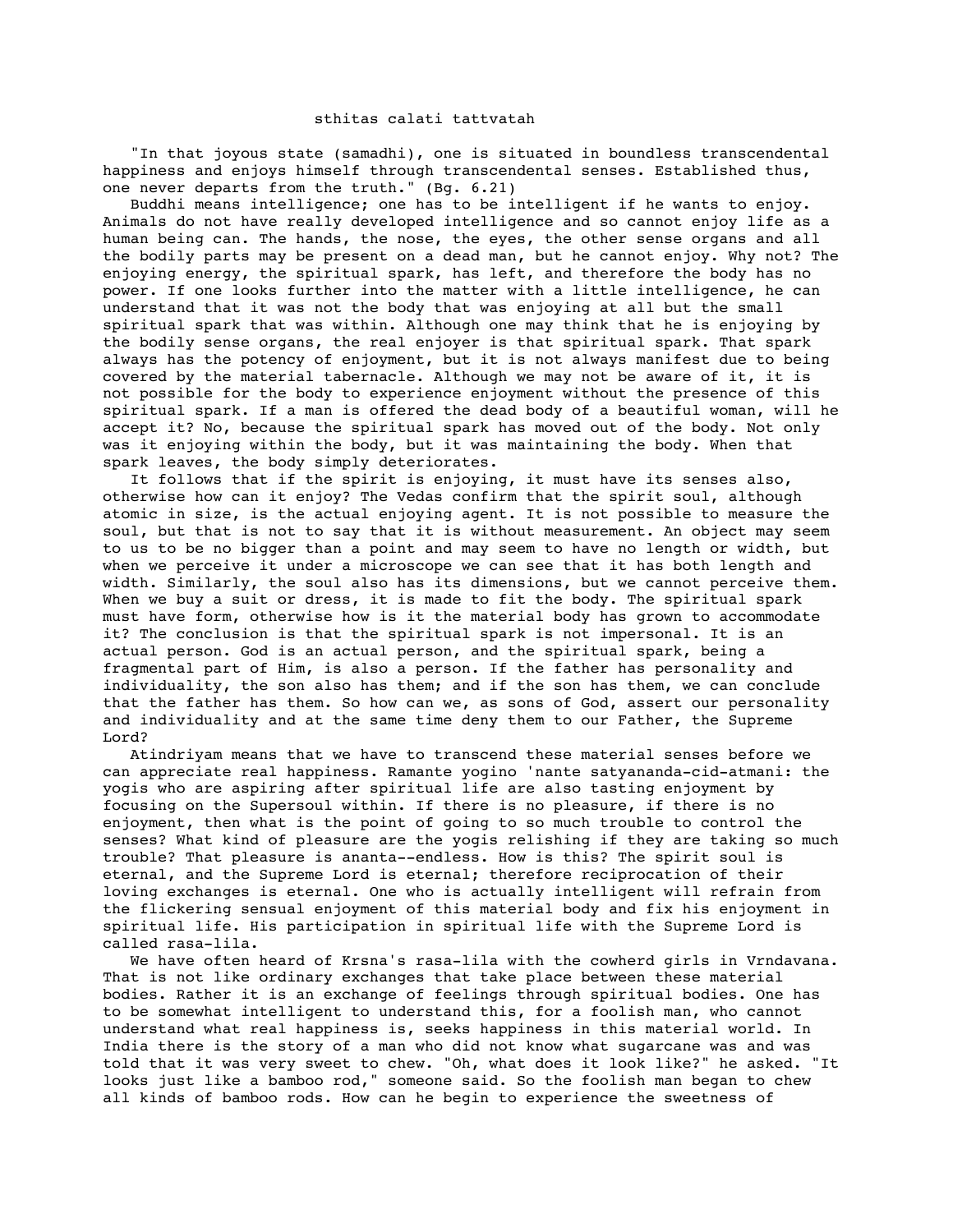sugarcane? Similarly, we are trying to get happiness and pleasure, but we are trying for them by chewing this material body; therefore there is no happiness and no pleasure. For the time being there may be some little feeling of pleasure, but that is not actual pleasure, for it is temporary. It is like a show of lightning which we may see flashing in the sky that may momentarily seem like lightning, but the real lightning is beyond that. Because a person does not really know what happiness is, he deviates from real happiness.

 The process for establishing oneself in real happiness is this process of Krsna consciousness. By Krsna consciousness we can gradually develop our real intelligence and naturally enjoy relishing spiritual happiness as we make spiritual progress. As we begin to relish spiritual happiness, we proportionately abandon material happiness. As we make progress in understanding the Absolute Truth, we naturally become detached from this false happiness. If somehow or other one is promoted to that stage of Krsna consciousness, what is the result?

> yam labdhva caparam labham manyate nadhikam tatah yasmin sthito na duhkhena gurunapi vicalyate

 "Upon gaining this, he thinks there is no greater gain. Being situated in such a position, one is never shaken, even in the midst of greatest difficulty." (Bg. 6.22)

When one attains that stage, other achievements appear insignificant. In this material world we are trying to achieve so many things--riches, women, fame, beauty, knowledge, etc.--but as soon as we are situated in Krsna consciousness we think, "Oh, no achievement is better than this." Krsna consciousness is so potent that a little taste can save one from the greatest danger. As one begins to relish the taste of Krsna consciousness, he begins to see other so-called enjoyments and attainments as flat and tasteless. And if one is situated firmly in Krsna consciousness, the greatest danger cannot disturb him. There are so many dangers in life because the material world is a place of danger. We tend to close our eyes to this, and because we are foolish we try to adjust to these dangers. We may have many dangerous moments in our lives, but if we are training ourselves in Krsna consciousness and preparing ourselves to go home, back to Godhead, we will not care for them. Our attitude will then be: "Dangers come and go--so let them happen." It is very difficult to make this kind of adjustment as long as one is on the materialistic platform and is identifying with the gross body, which is composed of perishable elements. But the more one advances in Krsna consciousness, the more he becomes free from bodily designations and this material entanglement.

 In Srimad-Bhagavatam the material world is compared to a great ocean. Within this material universe there are millions and billions of planets floating in space, and we can just imagine how many Atlantic and pacific Oceans are there. In fact, the whole material universe is likened to a great ocean of misery, an ocean of birth and death. In order to cross this great ocean of nescience, a strong boat is needed, and that strong boat is the lotus feet of Krsna. We should immediately get aboard that boat. We should not hesitate, thinking that Krsna's feet are very small. The whole universe is simply resting on His leg. For one who takes shelter of His feet, it is said that the material universe is no more significant than a puddle of water found in the impression of a calf's hoofprint. There is certainly no difficulty in crossing over such a small puddle.

> tam vidyad duhkha-samyoga viyogam yoga-samjnitam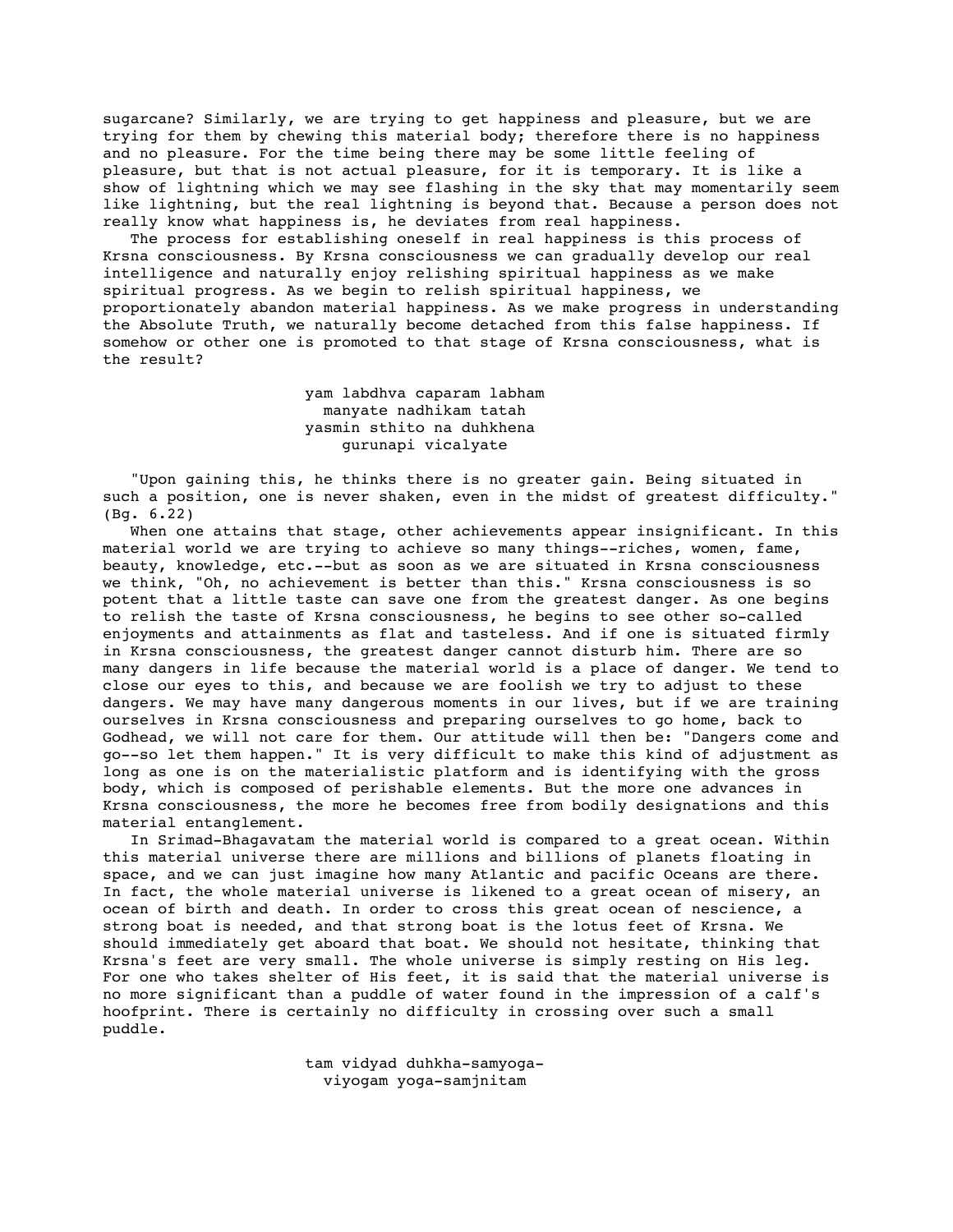"This indeed is actual freedom from all miseries arising from material contact." (Bg. 6.23)

 We are entangled in this material world due to uncontrolled senses. The yoga process is meant to control these senses. If somehow we can manage to control the senses, we can turn our face to actual spiritual happiness and make our lives successful.

> sa niscayena yoktavyo yogo 'nirvinna-cetasa sankalpa-prabhavan kamams tyaktva sarvan asesatah manasaivendriya-gramam viniyamya samantatah

> sanaih sanair uparamed buddhya dhrti-grhitaya atma-samstham manah krtva na kincid api cintayet

 yato yato niscalati manas cancalam asthiram tatas tato niyamyaitad atmany eva vasam nayet

 "One should engage oneself in the practice of yoga with undeviating determination and faith. One should abandon, without exception, all material desires born of false ego and thus control all the senses on all sides by the mind. Gradually, step by step, with full conviction, one should become situated in trance by means of intelligence, and thus the mind should be fixed on the Self alone and should think of nothing else. From whatever and wherever the mind wanders due to its flickering and unsteady nature, one must certainly withdraw it and bring it back under the control of the Self." (Bg. 6.24-26)

 The mind is always disturbed. It is going sometimes this way and sometimes that way. By yoga practice we literally drag the mind to Krsna consciousness. The mind strays from Krsna consciousness to so many exterior objects because from time immemorial, life after life, that has been our practice. Due to this, there may be great difficulty in the beginning when one tries to fix his mind in Krsna consciousness, but these difficulties can all be overcome.

 It is because the mind is agitated and not fixed on Krsna that it goes from one thought to another. For instance, when we are engaged in work, memories of events that happened ten, twenty, thirty or forty years ago may suddenly come to our mind for no apparent reason. These thoughts come from our subconscious, and because they are always rising, the mind is always agitated. If we agitate a lake or a pond, all the mud from the bottom comes to the surface. Similarly, when the mind is agitated so many thoughts arise from the subconscious that have been stored there over the years. If we do not disturb a pond, the mud will settle to the bottom. This yoga process is the means to quiet the mind and allow all these thoughts to settle. For this reason there are so many rules and regulations to follow in order to keep the mind from becoming agitated. If we follow the rules and regulations, gradually the mind will come under control. There are so many don't's and so many do's, and if one is serious about training the mind, he has to follow them. If he acts whimsically, what is the possibility of the mind being controlled? When the mind is finally trained to the point where it will think of nothing but Krsna, it will attain peace and will become very tranquil.

> prasanta-manasam hy enam yoginam sukham uttamam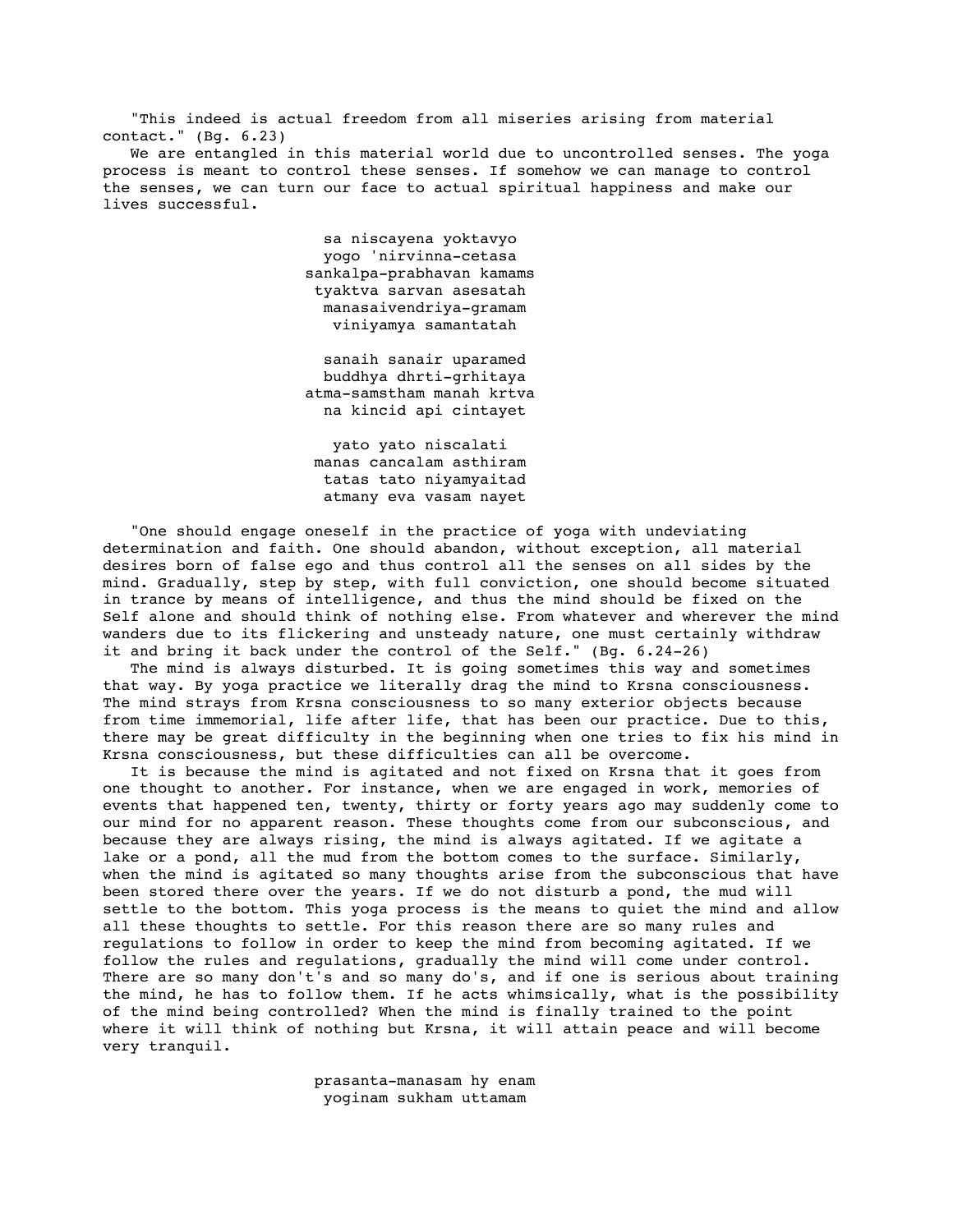### upaiti santa-rajasam brahma-bhutam akalmasam

 "The yogi whose mind is fixed on Me verily attains the highest happiness. By virtue of his identity with Brahman, he is liberated; his mind is peaceful, his passions are quieted, and he is freed from sin." (Bg. 6.27)

 The mind is always concocting objects for happiness. I am always thinking, "This will make me happy," or "That will make me happy. Happiness is here. Happiness is there." In this way the mind is taking us anywhere and everywhere. It is as though we are riding on a chariot behind an unbridled horse. We have no power over where we are going but can only sit in horror and watch helplessly. As soon as the mind is engaged in the Krsna consciousness process--specifically by chanting Hare Krsna, Hare Krsna, Krsna Krsna, Hare Hare. Hare Rama, Hare Rama, Rama Rama, Hare Hare--then the wild horses of the mind will gradually come under our control. We must engage in Krsna's service every moment of our lives in order to keep the restless and turbulent mind from dragging us from one object to another in a vain search for happiness in the temporary material world.

> yunjann evam sadatmanam yogi vigata-kalmasah sukhe na brahma-samsparsam atyantam sukham asnute

 "Steady in the Self, being freed from all material contamination, the yogi achieves the highest perfectional stage of happiness in touch with the supreme consciousness." (Bg. 6.28)

 Krsna serves as a patron for one who is devoted to Him. When one is in difficulty, his patron saves him. As stated in Bhagavad-gita, Krsna is the real friend of every living entity, and we have to revive our friendship with Him. The method for reviving this friendship is the process of Krsna consciousness. By practice of Krsna consciousness, mundane passionate hankering will come to a stop. This passionate hankering keeps us divorced from Krsna. Krsna is within us and is waiting for us to turn to Him, but we are too busy passionately eating the fruits of the tree of material desire. This passionate compulsion to enjoy these fruits must stop, and we must situate ourselves in our real identity as Brahman--pure spirit.

# Chapter Two The Way of Chanting and Knowing Krsna

 Hare Krsna, Hare Krsna, Krsna Krsna, Hare Hare. Hare Rama, Hare Rama, Rama Rama, Hare Hare. This is transcendental sound vibration. It will help us to cleanse the dust from the mirror of the mind. At the present moment we have accumulated so much material dust on the mirror of the mind, just as on Second Avenue (New York City) there is dust and soot over everything due to the heavy traffic. Due to our manipulation of material activities, a great deal of dust has collected over our mind's clear mirror, and as a consequence we are unable to see things in perspective. This vibration of transcendental sound (the Hare Krsna mantra) will cleanse away this dust and enable us to see clearly our real constitutional position. As soon as we come to understand "I am not this body; I am spirit soul, and my symptom is consciousness," we will be able to establish ourselves in real happiness. As our consciousness is purified by this process of chanting Hare Krsna, all our material miseries will disappear. There is a fire that is always blazing over this material world, and everyone is trying to extinguish it, but there is no possibility of extinguishing this fire of the miseries of material nature unless we are situated in our pure consciousness, in our spiritual life.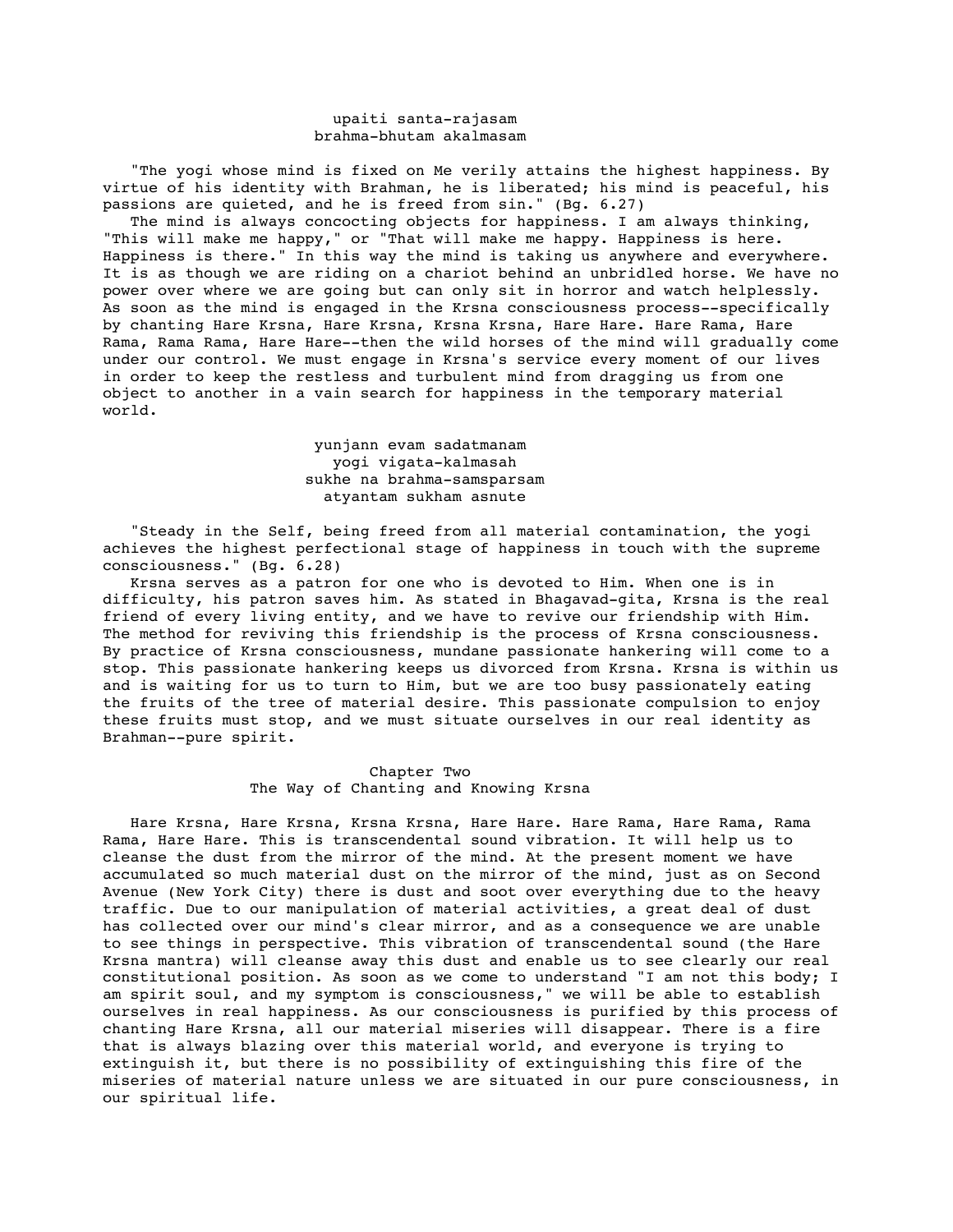One of the purposes for Lord Krsna's descent or appearance in this material world is to extinguish the fire of material existence for all living entities by setting forth the dharma.

> yada yada hi dharmasya glanir bhavati bharata abhyutthanam adharmasya tadatmanam srjamy aham

 paritranaya sadhunam vinasaya ca duskrtam dharma-samsthapanarthaya sambhavami yuge yuge

 "Whenever and wherever there is a decline in religious practice, O descendant of Bharata, and a predominant rise of irreligion--at that time I descend Myself. In order to deliver the pious and to annihilate the miscreants, as well as to reestablish the principles of religion, I advent Myself millennium after millennium." (Bg. 4.7-8)

 In this verse the word dharma is used. This word has been translated into English in various ways. Sometimes it is translated as "faith," but according to Vedic literature, dharma is not a kind of faith. Faith may change, but dharma cannot be changed. The liquidity of water cannot be changed. If it is changed- if, for instance, water becomes solid--it is actually no longer in its constitutional position. It is existing under a certain qualifying condition. Our dharma or constitutional position is that we are part and parcel of the Supreme, and this being the case, we have to dovetail or subjugate our consciousness to the Supreme.

 This position of transcendental service to the Supreme Whole is being misused due to material contact. Service is implicit in our constitutional position. Everyone is a servant, and no one is a master. Everyone is serving someone or other. Although the president may be the chief executive of the state, still he is serving the state, and when his services are no longer required, the state disposes of him. To think to oneself,"I am the master of all I survey," is called maya, illusion. Thus in material consciousness our service is being misused under various designations. When we can become free from these designations, that is to say when the dust has been cleared from the mirror of the mind, we will be able to see ourselves in our actual position as eternal servants of Krsna.

 One should not think that his service in the material world and his service in the spiritual atmosphere are the same. We may shudder to think, "Oh, after liberation will I still be a servant?" This is because we have experience that being a servant in the material world is not very enjoyable, but transcendental service is not like this. In the spiritual world there is no difference between the servant and the master. Here, of course, there is distinction, but in the absolute world everything is one. For instance, in Bhagavad-gita we can see that Krsna has taken the position of servant as the chariot driver of Arjuna. In his constitutional position, Arjuna is the servant of Krsna, but in behavior we can see that sometimes the Lord becomes the servant of the servant. So we should be careful not to carry materialistic ideas into the spiritual realm. Whatever we have materially experienced is but a perverted reflection of things in spiritual life.

 When our constitutional position or dharma is deteriorated due to the contaminations of matter, the Lord Himself comes as an incarnation or sends some of His confidential servitors. Lord Jesus Christ called himself the "son of God," and so is a representative of the Supreme. Similarly, Mohammed identified himself as a servant of the Supreme Lord. Thus whenever there is a discrepancy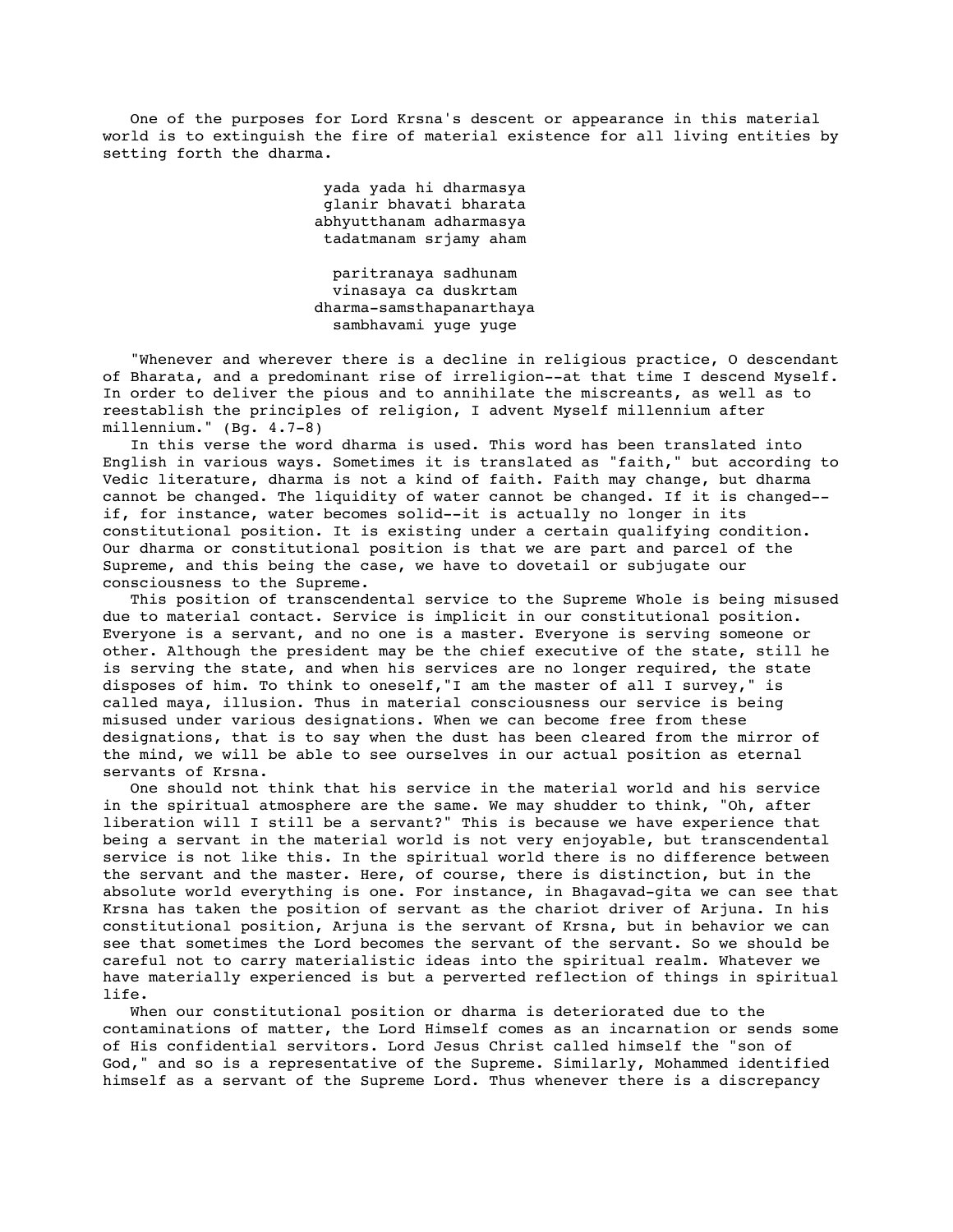in our constitutional position, the Supreme Lord either comes Himself or sends His representative to inform us of the real position of the living entity.

 Therefore, one should not make the mistake of thinking that dharma is a created faith. In its proper sense, dharma cannot be divorced from the living entity at all. It is to the living entity what sweetness is to sugar, or saltiness is to salt, or solidity is to stone. In no case can it be cut off. The dharma of the living entity is to serve, and we can easily see that every living entity has the tendency to serve himself or others. How to serve Krsna, how to disentangle ourselves from materialistic service, how to attain Krsna consciousness and become free from material designations is all taught as a science by Sri Krsna in Bhagavad-gita.

 The word sadhu in the verse quoted above, beginning paritranaya sadhunam refers to a holy man or a saintly person. A saintly person is tolerant, very kind to everyone, is a friend to all living entities, is no one's enemy and is always peaceful. There are twenty-six basic qualifications for a holy man, and in the Bhagavad-gita we find that Sri Krsna Himself gives the following verdict:

> api cet su-duracaro bhajate mam ananya-bhak sadhur eva sa mantavyah samyag vyavasito hi sah

 "Even if one commits the most abominable actions, if he is engaged in devotional service, he is to be considered saintly because he is properly situated." (Bg. 9.30)

 On the mundane platform, what is morality for one person is immorality for another, and what is immorality for one person is morality for another. According to the Hindu conception, the drinking of wine is immoral, whereas in the Western world, wine drinking is not considered immoral but is a common thing. So morality is dependent on time, place, circumstance, social position, etc. There is, however, a sense of morality and immorality in all societies. In this verse Krsna points out that even if one is engaged in immoral acts but at the same time is fully in Krsna consciousness, he is to be considered a sadhu or a saint. In other words. although a person may have some immoral habits due to his past association, if he is engaged fully in Krsna consciousness, these habits are not to be considered important. Whatever the case, if one becomes Krsna conscious, he will gradually be purified and will become a sadhu. As one progresses in executing Krsna consciousness, his bad habits diminish, and he attains to saintly perfection.

"**On the Way to Krishna**" by His Divine Grace A.C. Bhaktivedanta Swami Prabhupada.

COPYRIGHT NOTICE: This is an evaluation copy of the printed version of this book, and is NOT FOR RESALE. This evaluation copy is intended for personal noncommercial use only, under the "fair use" guidelines established by international copyright laws. You may use this electronic file to evaluate the printed version of this book, for your own private use, or for short excerpts used in academic works, research, student papers, presentations, and the like. You can distribute this evaluation copy to others over the Internet, so long as you keep this copyright information intact. You may not reproduce more than ten percent (10%) of this book in any media without the express written permission from the copyright holders. Reference any excerpts in the following way: "Excerpted from "On the Way to Krishna" by A.C. Bhaktivedanta Swami Prabhupada, courtesy of the Bhaktivedanta Book Trust International, www.Krishna.com."

This book and electronic file is Copyright 1973-2003 Bhaktivedanta Book Trust International, 3764 Watseka Avenue, Los Angeles, CA 90034, USA.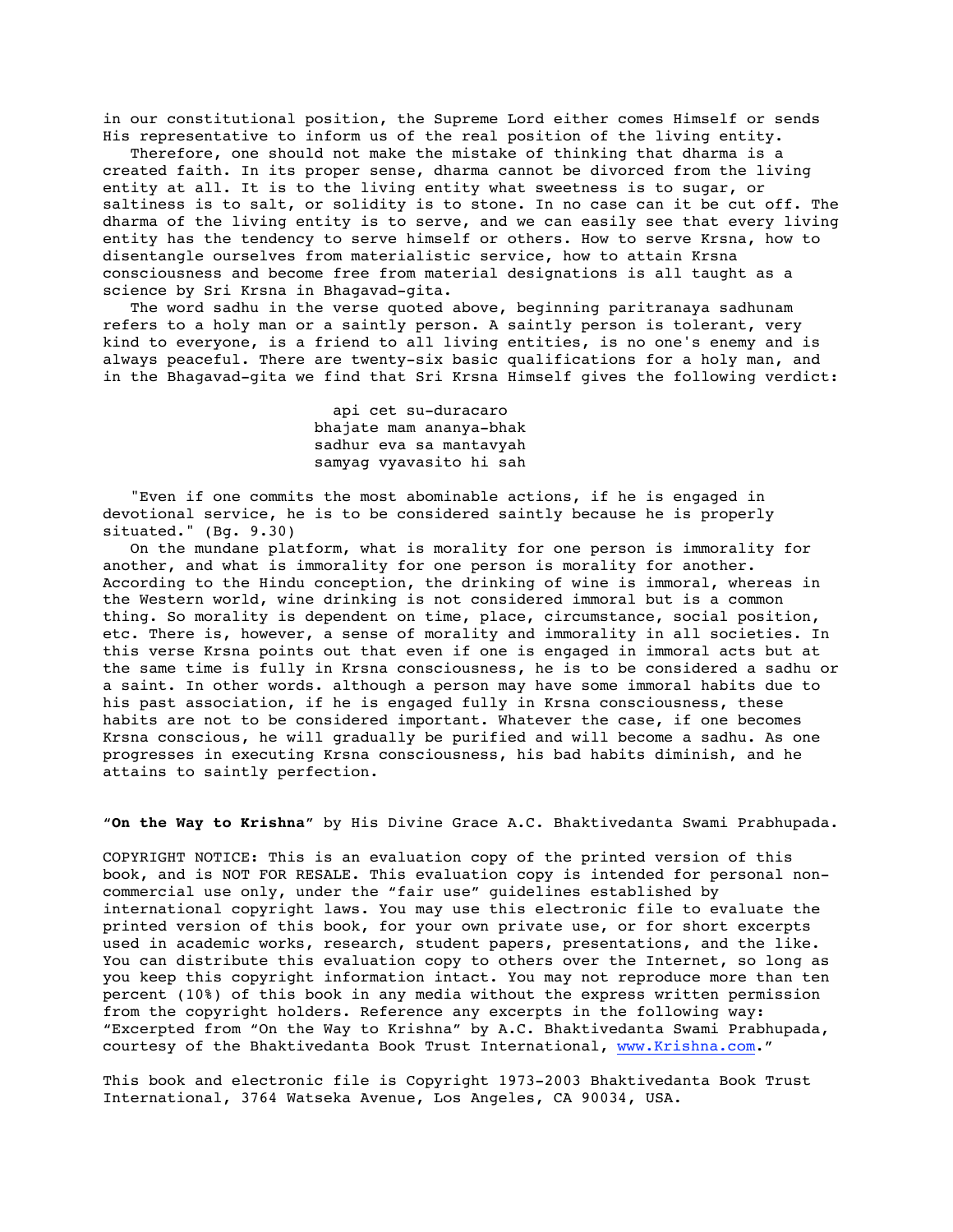All rights reserved. For any questions, comments, correspondence, or to evaluate dozens of other books in this collection, visit the website of the publishers, www.Krishna.com.

 In this regard there is the story of a thief who went on a pilgrimage to a holy town, and on route he and the other pilgrims stopped to rest overnight at an inn. Being addicted to stealing, the thief began making plans to steal the other pilgrims' baggage, but he thought, "I'm going on a pilgrimage, so it doesn't seem appropriate that I should steal this baggage. No, I shall not do it." Nonetheless, due to his habit, he could not keep his hands off the baggage. So he picked up one person's bag and placed it in another place, and then another person's bag and placed it elsewhere. He spent all night placing different bags in different places, but his conscience bothered him so that he could not take anything from them. In the morning, when the other pilgrims awoke, they looked around for their bags and couldn't find them. There was a great row, and eventually, one by one, they began to find the bags in various places. After they were all found, the thief explained: "Gentlemen, I am a thief by occupation. Being that I am habituated to stealing at night, I wanted to steal something from your bags, but I thought that since I am going to this holy place, it is not possible to steal. So I may have rearranged the baggage, but please excuse me." This is the characteristic of a bad habit. He does not want to commit theft anymore, but because he is habituated, sometimes he does. Thus Krsna says that one who has decided to refrain from his immoral habits and make progress in Krsna consciousness is to be considered a sadhu, even if out of past habit or by chance he yields to his fault. In the next verse we find that Sri Krsna says:

> ksipram bhavati dharmatma sasvac-chantim nigacchati kaunteya pratijanihi na me bhaktah pranasyati

 "He quickly becomes righteous and attains lasting peace. O son of Kunti, declare it boldly that My devotee never perishes." (Bg. 9.31)

 Because one has committed himself to Krsna consciousness, it is proclaimed here by Sri Krsna that within a very short time he will become saintly. One may pull the plug out of an electric fan, and the fan may still go on even though the juice has been disconnected, but it is understood that the fan will soon come to a stop. Once we take shelter of the lotus feet of Krsna, we turn the switch off for our karmic activities, and although these activities may still revolve, it is to be understood that they will quickly diminish. It is a fact that whoever takes to Krsna consciousness does not have to endeavor independently to become a good man. All the good qualifications will automatically come. It is stated in Srimad-Bhagavatam that one who has attained Krsna consciousness has simultaneously attained all good qualities. On the other hand, if a person is devoid of God consciousness and yet has many good qualities, his good qualities are to be considered useless, for he will not in any way be prohibited from doing that which is undesirable. If one is devoid of Krsna consciousness, he is sure to commit mischief in this material world.

> janma karma ca me divyam evam yo vetti tattvatah tyaktva deham punar janma naiti mam eti so 'rjuna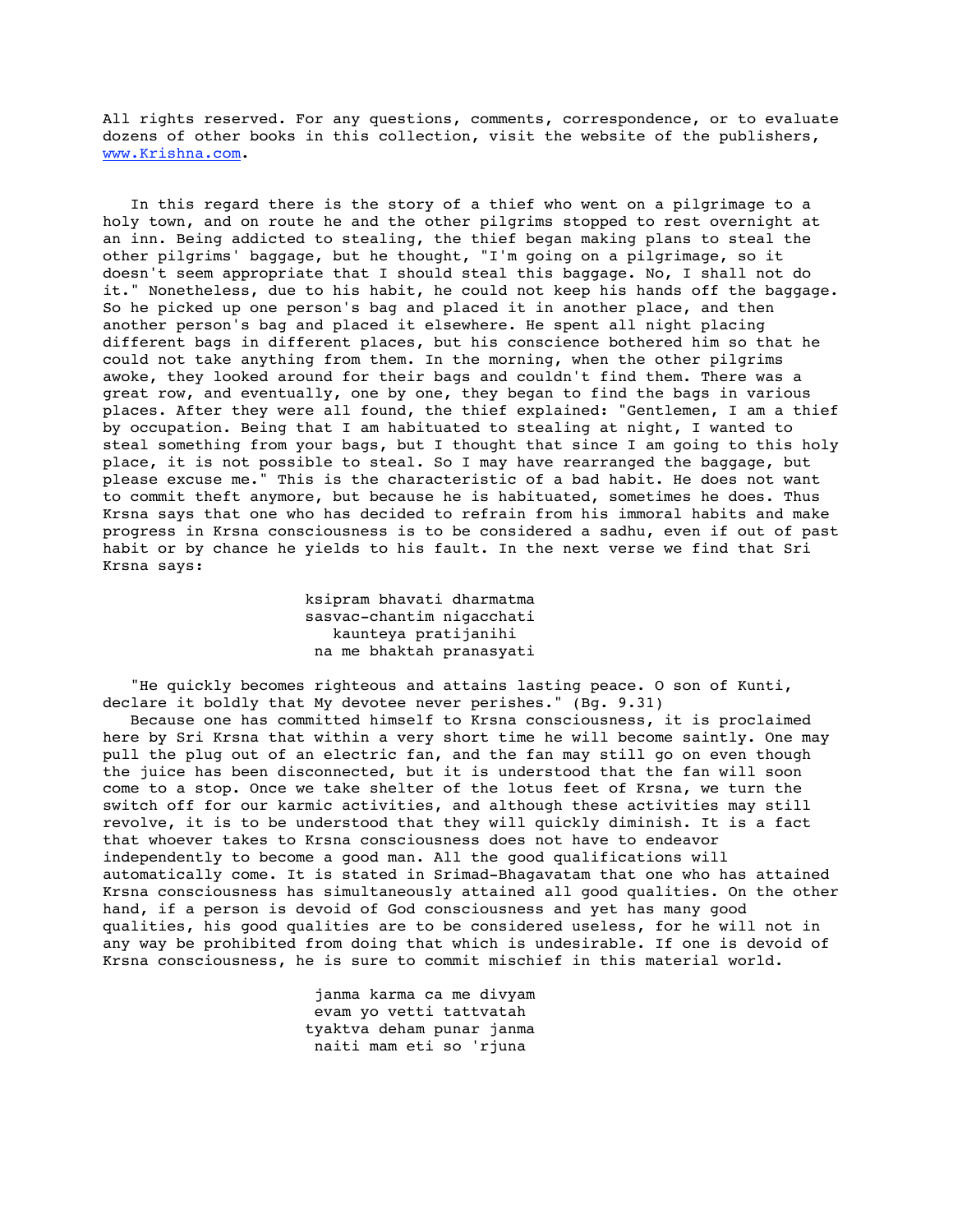"One who knows the transcendental nature of My appearance and activities does not, upon leaving the body, take his birth again in this material world, but attains My eternal abode, O Arjuna." (Bg. 4.9)

 The mission for which Krsna appears is here further explained. When He comes with some mission, there are some activities. Of course there are some philosophers who do not believe that God comes as an incarnation. They say, "Why should God come to this rotten world?" But from Bhagavad-gita we understand otherwise. We should always remember that we read Bhagavad-gita as scripture, and whatever is spoken in Bhagavad-gita must be accepted, otherwise there is no reason in reading it. In Gita Krsna says that He has come as an incarnation with a mission, and along with His mission there are some activities. We can see, for example, that Krsna is active as chariot-driver for Arjuna and engages in so many activities on the battlefield of Kuruksetra. just as when there is war one person or nation may side with another person or nation and show partiality, Lord Krsna on the battlefield shows some partiality and sides with Arjuna. Actually Krsna is not partial to anyone, but externally it appears that He is partial. This partiality, however, should not be accepted in the ordinary sense.

 In this verse Krsna also points out that His descent into the material world is transcendental. The word divyam means transcendental. His activities are not in any way ordinary. Even today, in India, at the end of August the people are accustomed to celebrating Krsna's birthday, regardless of sect, just as in the Western world Jesus Christ's birthday is celebrated at Christmas. Krsna's birthday is called Janmastami, and in this verse Krsna uses the word janma in referring to "My birth." Because there is birth, there are some activities. Krsna's birth and activities are transcendental, which means they are not like ordinary births and activities. One may ask how it is that His activities are transcendental. He is born, He takes part in a battle with Arjuna, he has a father by the name of Vasudeva and a mother Devaki and a family--what can be considered transcendental? Krsna says, evam yo vetti tattvatah--we must know of His birth and activities in truth. When one knows of Krsna's birth and activities in truth, the result is: tyaktva deham punar janma naiti mam eti so 'rjuna--when he leaves this material body, he is not born again but goes directly to Krsna. This means that he becomes a liberated soul. He goes to the eternal spiritual world and attains his constitutional position full of bliss, knowledge and eternality. All this can be obtained simply by knowing in truth the transcendental nature of Krsna's birth and activities.

 Ordinarily when one quits the body he has to take up another body. The lives of the living entities are going on simply due to the living entities' changing dress from one body to another--transmigration of the soul--according to the work of the living entities. At the present moment we may think that this material body is our actual body, but it is like a dress. In reality we do have an actual body, a spiritual body. This material body is superficial compared to the real spiritual body of the living entity. When this material body becomes old and worn out, or when it is rendered useless by some accident, we put it aside as we might put aside a soiled or ruined suit and take up another material body.

> vasamsi jirnani yatha vihaya navani grhnati naro 'parani tatha sarirani vihaya jirnany anyani samyati navani dehi

 "As a person puts on new garments, giving up old ones, similarly, the soul accepts new material bodies, giving up the old and useless ones." (Bg. 2.22) In the beginning the body is the size of a pea. Then it grows to become a baby, then a child, a young boy, a youth, a grown man and an old man, and finally, when it becomes useless, the living entity changes into another body.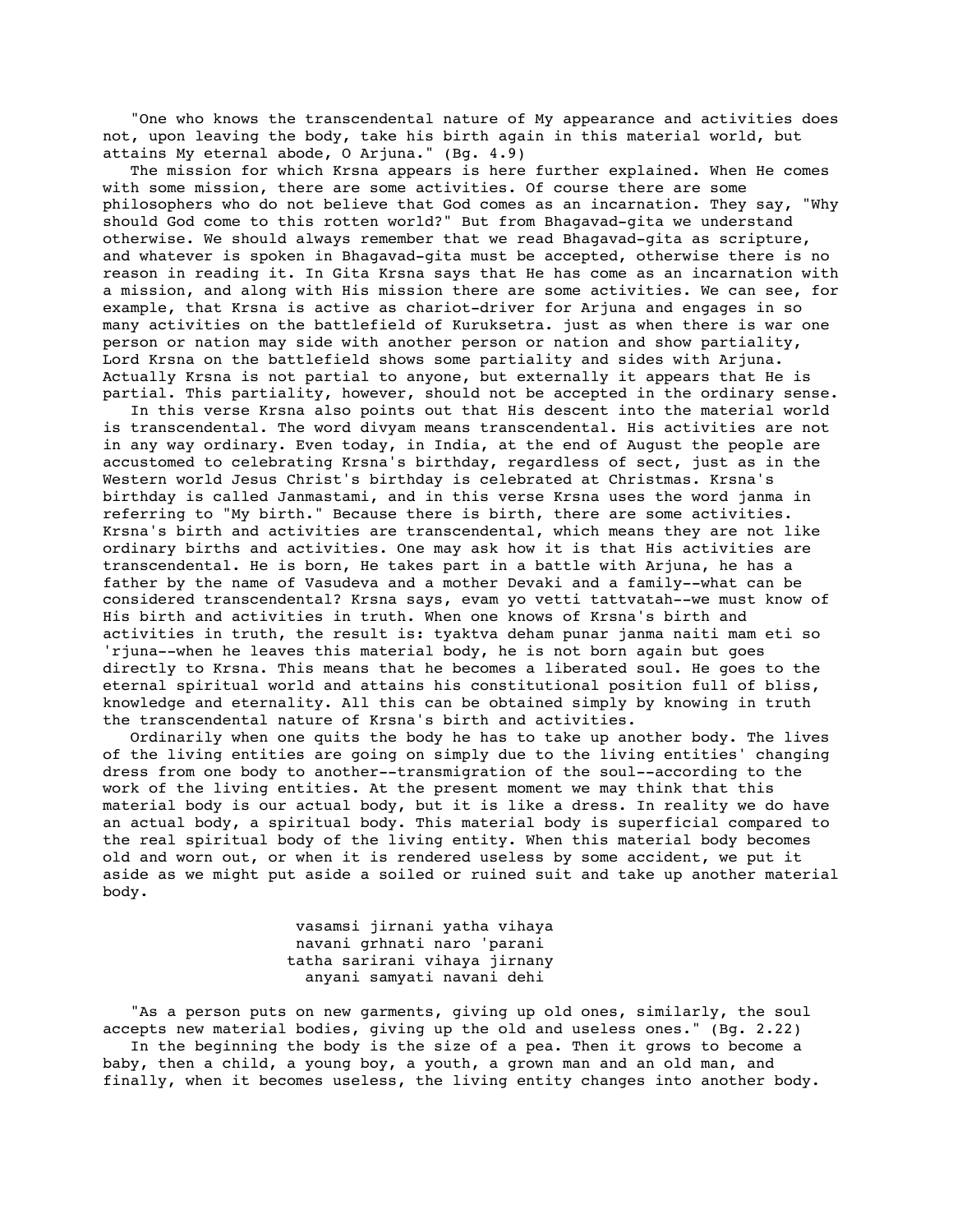The body is therefore always changing, and death is simply the ultimate change of the present body.

> dehino 'smin yatha dehe kaumaram yauvanam jara tatha dehantara-praptir dhiras tatra na muhyati

 "As the embodied soul continually passes, in this body, from boyhood to youth to old age, the soul similarly passes into another body at death. The selfrealized soul is not bewildered by such a change." (Bg. 2.13)

 Although the body is changing, the dweller within the body remains the same. Although the boy grows into manhood, the living entity within the body is not changed. It is not that the self who was there as a boy has gone away. Medical science agrees that at every moment the material body is changing. just as living entities are not bewildered by this, an enlightened man is not bewildered when the body undergoes its ultimate change at death. But a person who does not understand things as they are laments. In the material condition we are simply changing bodies all the time; that is our disease. It is not that we always change to a human body. We may change to an animal body or a demigod body depending on our activities. According to the Padma Purana there are at death. But Krsna promises that one who knows His birth and activities in truth is freed from this cycle of transmigration.

 How does one understand Krsna's birth and activities in truth? This is explained in the Eighteenth Chapter of Bhagavad-gita:

> bhaktya mam abhijanati yavan yas casmi tattvatah tato mam tattvato jnatva visate tad-anantaram

 "One can understand the Supreme personality as He is only by devotional service. And when one is in full consciousness of the Supreme Lord by such devotion, he can enter into the kingdom of God." (Bg. 18.55)

 Here again the word tattvatah, "in truth," is used. One can understand the science of Krsna in truth by becoming a devotee. He who is not a devotee, who does not strive for Krsna consciousness, cannot understand. At the beginning of the Fourth Chapter also Krsna tells Arjuna (Bg. 4.3) that He is explaining this ancient science of yoga to him because Arjuna is "My devotee and My friend." For one who simply makes an academic study of Bhagavad-gita, the science of Krsna remains a mystery. Bhagavad-gita is not a book that one can just purchase from the bookstore and understand by scholarship alone. Arjuna was not a great scholar, nor a Vedantist, nor a philosopher nor a brahmana, nor a renunciate; he was a family and military man. But still Krsna selected him to be the recipient of Bhagavad-gita and the first authority in the disciplic succession. Why? "Because you are My devotee." That is the qualification to understand Bhagavadgita as it is and Krsna as He is--one must become Krsna conscious.

 And what is this Krsna consciousness? That is the process of cleansing the dust from the mirror of the mind through the chanting of Hare Krsna, Hare Krsna, Krsna Krsna, Hare Hare. Hare Rama, Hare Rama, Rama Rama, Hare Hare. By chanting this mantra and by hearing Bhagavad-gita, we can gradually attain to Krsna consciousness. Isvarah sarva-bhutanam--Krsna is always present within our heart. The individual soul and the Supersoul are both sitting in the tree of the body. The individual soul (jiva) is eating the fruit of the tree, and the Supersoul (Paramatma) is witnessing. As the individual soul begins the process of devotional service and gradually begins to develop his Krsna consciousness, the Supersoul who is seated within begins to help him dust all the impurities from the mirror of the mind. Krsna is a friend to all saintly persons, and the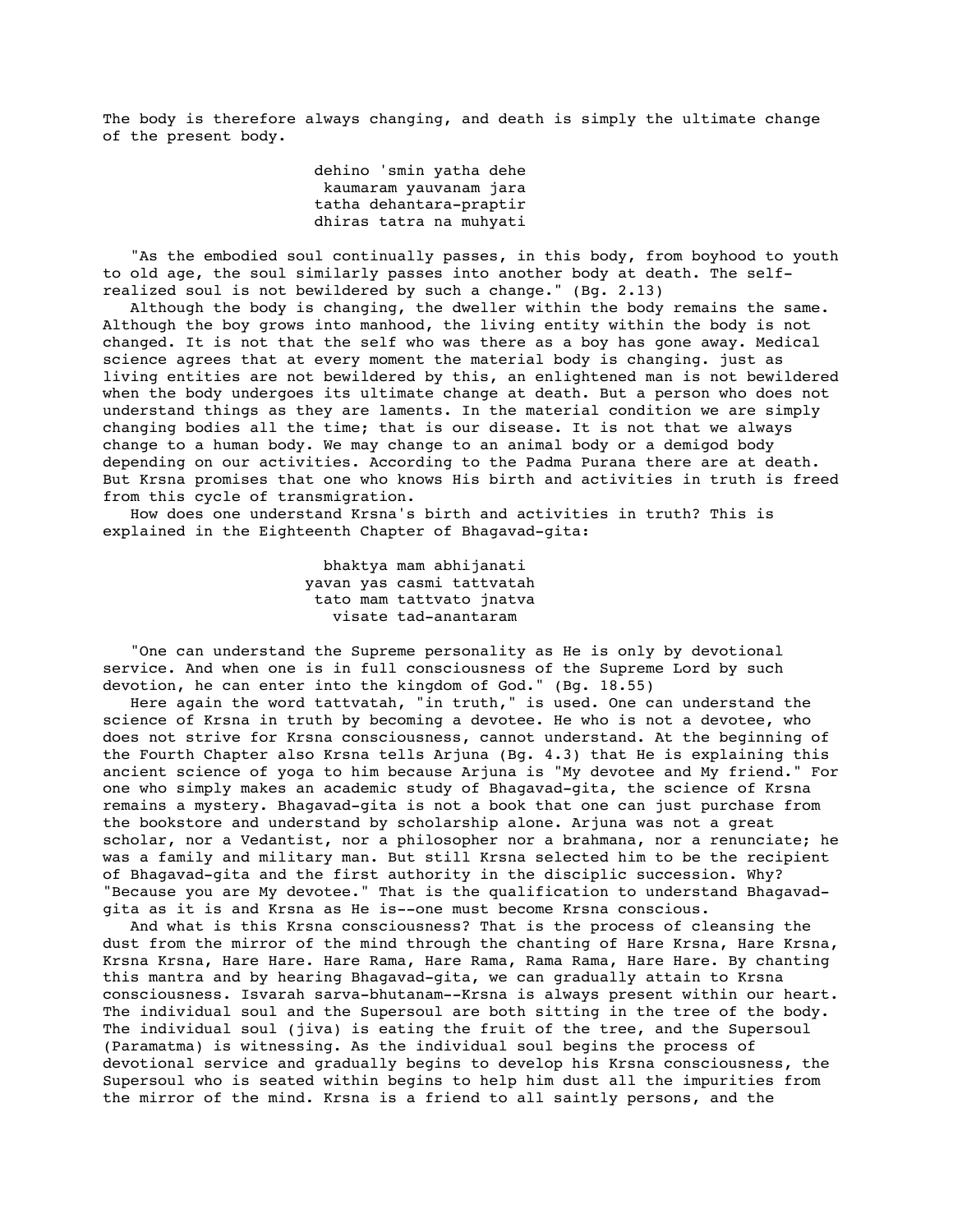attempt to become Krsna conscious is a saintly endeavor. Sravanam. kirtanam--by chanting and hearing one can come to understand the science of Krsna and thereby come to understand Krsna. And upon understanding Krsna, one can, at the moment of death, go immediately to His abode in the spiritual world. This spiritual world. is described thus in Bhagavad-gita:

> na tad bhasayate suryo na sasanko na pavakah yad gatva na nivartante tad dhama paramam mama

 "That abode of Mine is not illumined by the sun or moon, nor by electricity. One who reaches it never returns to this material world." (Bg. 15.6) This material world is always dark; therefore we require the sun, moon and electricity. The Vedas enjoin us not to remain in this darkness but to transfer ourselves to the world of illumination, the spiritual world. The word darkness has a twofold meaning; it not only means without light, but it means ignorance. The Supreme Lord has manifold energies. It is not that he comes to this material world to perform activities. It is stated in the Vedas that the Supreme

> na me parthasti kartavyam trisu lokesu kincana nanavaptam avaptavyam varta eva ca karmani

Lord has nothing to do. In Bhagavad-gita Sri Krsna also says:

 "O son of Prtha, there is no work prescribed for Me within all the three planetary systems. Nor am I in want of anything, nor have I need to obtain anything--and yet I am engaged in work." (Bg. 3.22)

 We should therefore not think that Krsna is required to descend upon this material world and engage in so many activities. No one is equal to or greater than Krsna, and He has all knowledge naturally. It is not that He has to undergo penances to acquire knowledge or that He at any time has to receive knowledge or attain knowledge. At all times and in all conditions He is full of knowledge. He may be speaking Bhagavad-gita to Arjuna, but at no time was He ever taught Bhagavad-gita. One who can understand that this is Krsna's position does not have to return to the cycle of birth and death in this material world. Being under the influence of illusion, we spend our lifetimes trying to make adjustments to this material atmosphere, but this is not the purpose of human life. Human life is meant for understanding the science of Krsna.

 Our material needs are these: the problem of eating, of mating, of sleeping, of defending ourselves and of acquiring sense gratification. These are common both to human beings and to animals. The animals are busily engaged trying to solve these problems, and if we are also only engaged in solving them how are we any different from the animals? The human being, however, has a special qualification whereby he can develop transcendental Krsna consciousness, but if he does not avail himself of this, he is in the animal category. The defect of modern civilization is that it puts too much stress on solving these survival problems. As spiritual living beings it is incumbent upon us to extricate ourselves from this entanglement of birth and Death. We should therefore be careful not to miss the special opportunity of human life. Sri Krsna Himself comes to deliver Bhagavad-gita and to help us to become God conscious. Indeed, this very material creation is given to us to utilize for this cultivation. But if after receiving this chance and this gift of human life we do not utilize them to develop Krsna consciousness, we shall be missing this rare opportunity. The process for cultivation is very simple: sravanam kirtanam--hearing and chanting. We have nothing to do other than listen, and by listening carefully, enlightenment is sure to come. Krsna will surely help, for He is seated within.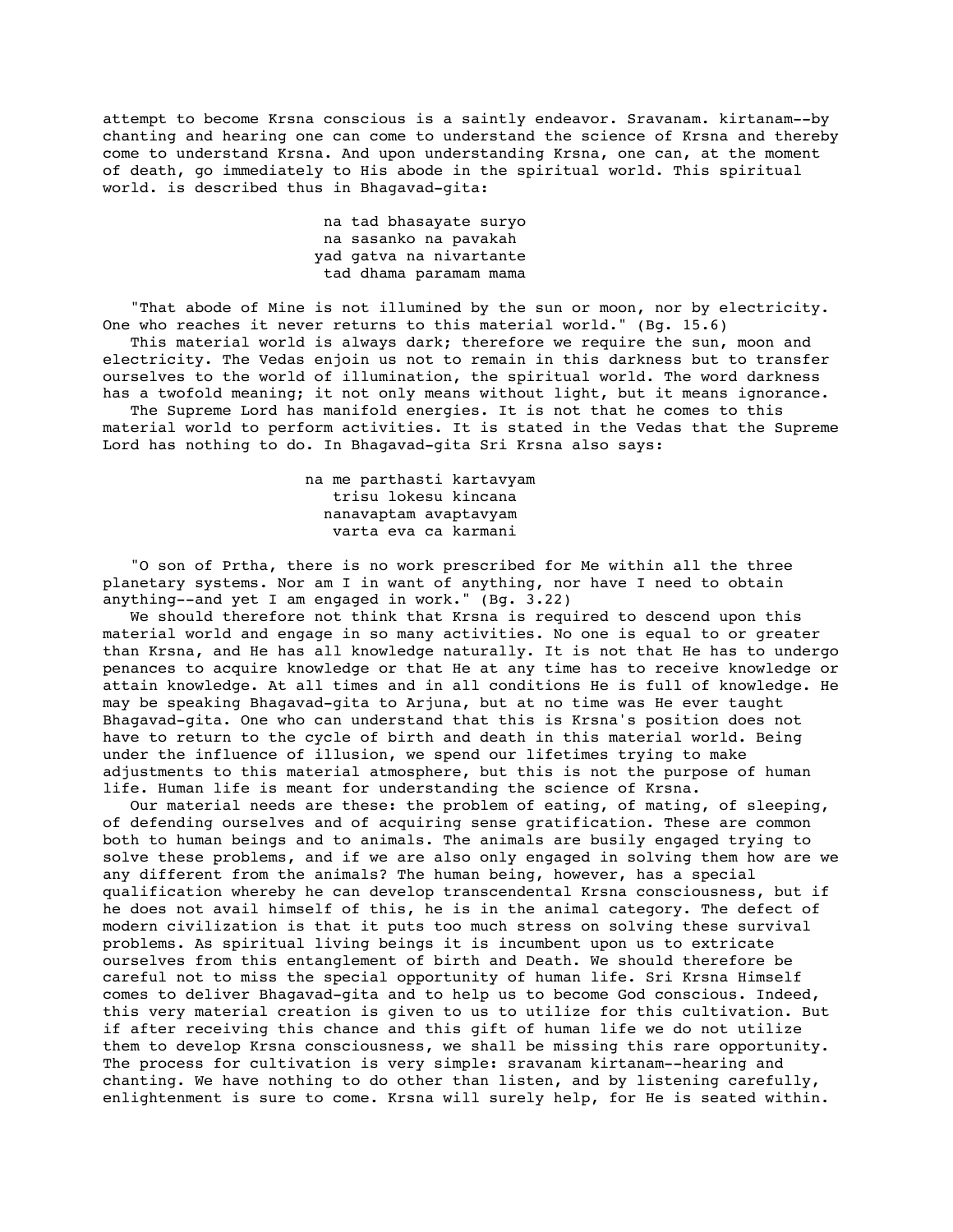We only have to make the effort and spare a little time. We will not need anyone to ask us whether we are making progress. We will know it automatically, just as a hungry man knows that he has been satisfied by a full meal.

 Actually this process of Krsna consciousness or self-realization is not very difficult. Krsna taught it to Arjuna in Bhagavad-gita, and if we understand Bhagavad-gita just as Arjuna did, we will have no problem in coming to the perfectional state. But if we try to interpret Bhagavad-gita according to our own mundane academic mentality, we spoil it all.

 As stated before, this chanting of Hare Krsna is a process by which all contaminations due to material association are removed from the mirror of the mind. There is no need for external help in reviving our Krsna consciousness, for Krsna consciousness is dormant within the self. In fact, it is the very quality of the self. We have only to invoke it by this process. Krsna consciousness is an eternal fact. It is not a doctrine or set of beliefs imposed by some organization. It is within all living entities, whether they be human being or animal. When Lord Caitanya Mahaprabhu was passing through the jungles of South India some five hundred years ago, He chanted Hare Krsna, and all the animals--the tigers, elephants and deer--joined Him in dancing to the holy names. Of course this depends on the purity of the chanting. As we progress in chanting, purification is sure to come.

## Chapter Three Seeing Krsna Everywhere and Always

 In our practical life, Krsna instructs us how to invoke Krsna consciousness. It is not that we are to stop executing our duty or to cease from activity. Rather, activities have to be conducted in Krsna consciousness. Everyone has a vocation in life, but with what consciousness does he enter upon it? Everyone is thinking, "Oh, I must have a vocation in order to maintain my family." Society, the government or the family have to be satisfied, and no one is free from such consciousness One has to be in proper consciousness to execute any activity nicely. He whose consciousness is agitated, who is like a madman, cannot execute any duty. We should execute our duty properly, but we should do it thinking to satisfy Krsna. It is not that we have to change our process of work, but we do have to understand for whom we are working. Whatever activity we have to do we must execute, but we should not be carried away by kama, desire. The Sanskrit word kama is used to indicate lust, desire or sense satisfaction. Sri Krsna instructs that we should not work for the satisfaction of kama or our own lust. The whole teaching of Bhagavad-gita is based on this principle.

 Arjuna wanted to satisfy his senses by refraining from fighting with his relatives, but Krsna spoke to him to convince him to execute his duty for the satisfaction of the Supreme. Materially it may seem very pious that he is giving up his claim for a kingdom and refusing to kill his relatives, but Krsna did not approve of this because the principle for Arjuna's decision was to satisfy his own senses. One's business or occupation need not be changed--as Arjuna's was not changed--but one does have to change his consciousness. In order to change this consciousness, however, knowledge is required. That knowledge is knowing "I am part and parcel of Krsna, the superior energy of Krsna." That is real knowledge. Relative knowledge may teach us how to repair a machine, but real knowledge is knowing our position as being integral with Krsna. Being part of Him, our pleasure, which is partial, is dependent on the whole. For instance, my hand can take pleasure when it is attached to my body and serves it. It does not take pleasure in serving another's body. Because we are part of Krsna, our pleasure is in serving Him. "I cannot be happy serving you," everyone is thinking. "I can only be happy serving myself." But no one knows who the self is. That self is Krsna.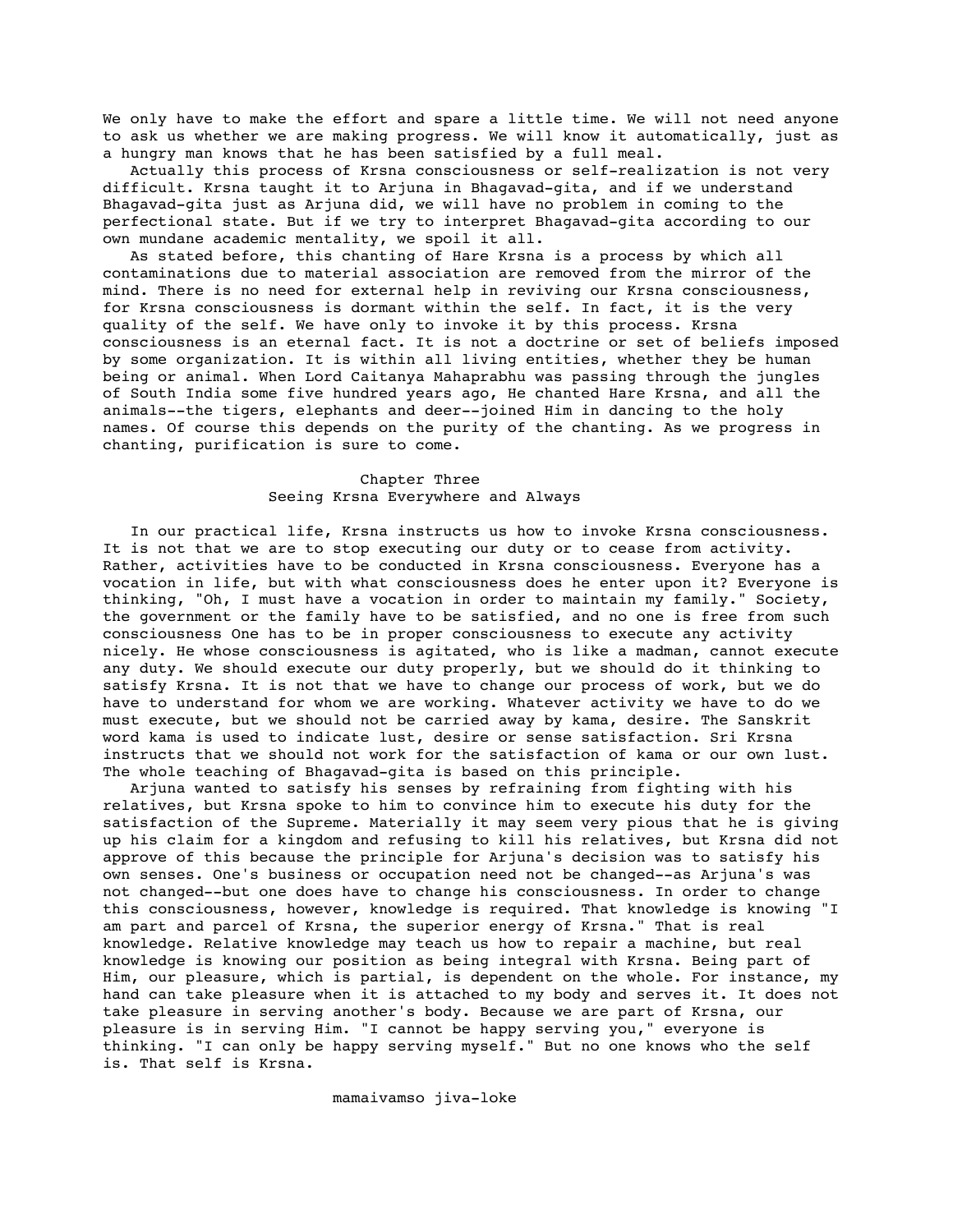jiva-bhutah sanatanah manah sasthanindriyani prakrti sthani karsati

 "The living entities in this conditioned world are My eternal, fragmental parts. Due to conditioned life, they are struggling very hard with the six senses, which include the mind." (Bg. 15.7)

 The jivas, or living entities, are now detached from the whole due to material contact. It is therefore necessary for us to strive to attach ourselves again through the latent Krsna consciousness that is within us. Artificially, we are trying to forget Krsna and live independently, but this is not possible. When we strive to live independent of Krsna, we come under the influence of the laws of material nature. If one thinks he is independent of Krsna, he becomes dependent on the illusory energy of Krsna, just as if one thinks that he is independent of the government and its regulations, he becomes dependent on the police force. Everyone is trying to become independent, and this is called maya, illusion. Individually, communally, socially, nationally, or universally, it is not possible to become independent. When we come to realize that we are dependent, we will have attained knowledge. Today so many people are striving for peace in the world, but they do not know how to implement that peace formula. The United Nations has been striving for peace for so many years, but still war is going on.

> yac capi sarva-bhutanam bijam tad aham arjuna na tad asti vina yat syan maya bhutam caracaram

 "Furthermore, O Arjuna, I am the generating seed of all existences. There is no being--moving or unmoving--that can exist without Me." (Bg. 10.39)

 Krsna is thus the proprietor of everything, the ultimate beneficiary and the receiver of the results of everything. We may consider ourselves to be the proprietors of the fruits of our labor, but this is a misconception. We must come to understand that Krsna is the ultimate proprietor of the fruits of all our works. Hundreds of people may be working in an office, but they understand that whatever profit the business makes belongs to the proprietor. As soon as a teller at the bank thinks, "Oh, I have so much money. I am the proprietor. Let me take it home with me," his trouble begins. If we think that we can use whatever wealth we have amassed for our own sense gratification, we are acting out of kama, lust. But if we come to understand that everything we have belongs to Krsna, we are liberated. We may have the same money in our hands, but as soon as we think that we are the proprietor, we are under the influence of maya. One who is situated in the consciousness that everything belongs to Krsna is an actual learned man.

> isavasyam idam sarvam yat kinca jagatyam jagat tena tyaktena bhunjitha ma grdhah kasya svid dhanam

 "Everything animate or inanimate that is within the universe is controlled and owned by the Lord. One should therefore accept only those things necessary for himself, which are set aside as his quota, and one must not accept other things, knowing well to whom they belong." (Isopanisad, Mantra 1)

 This consciousness of isavasya-- everything belongs to Krsna--must be revived, not only individually but nationally and universally. Then there will be peace. We often tend to be philanthropic and altruistic, and we strive to be friends with our countrymen, with our families and with all the peoples of the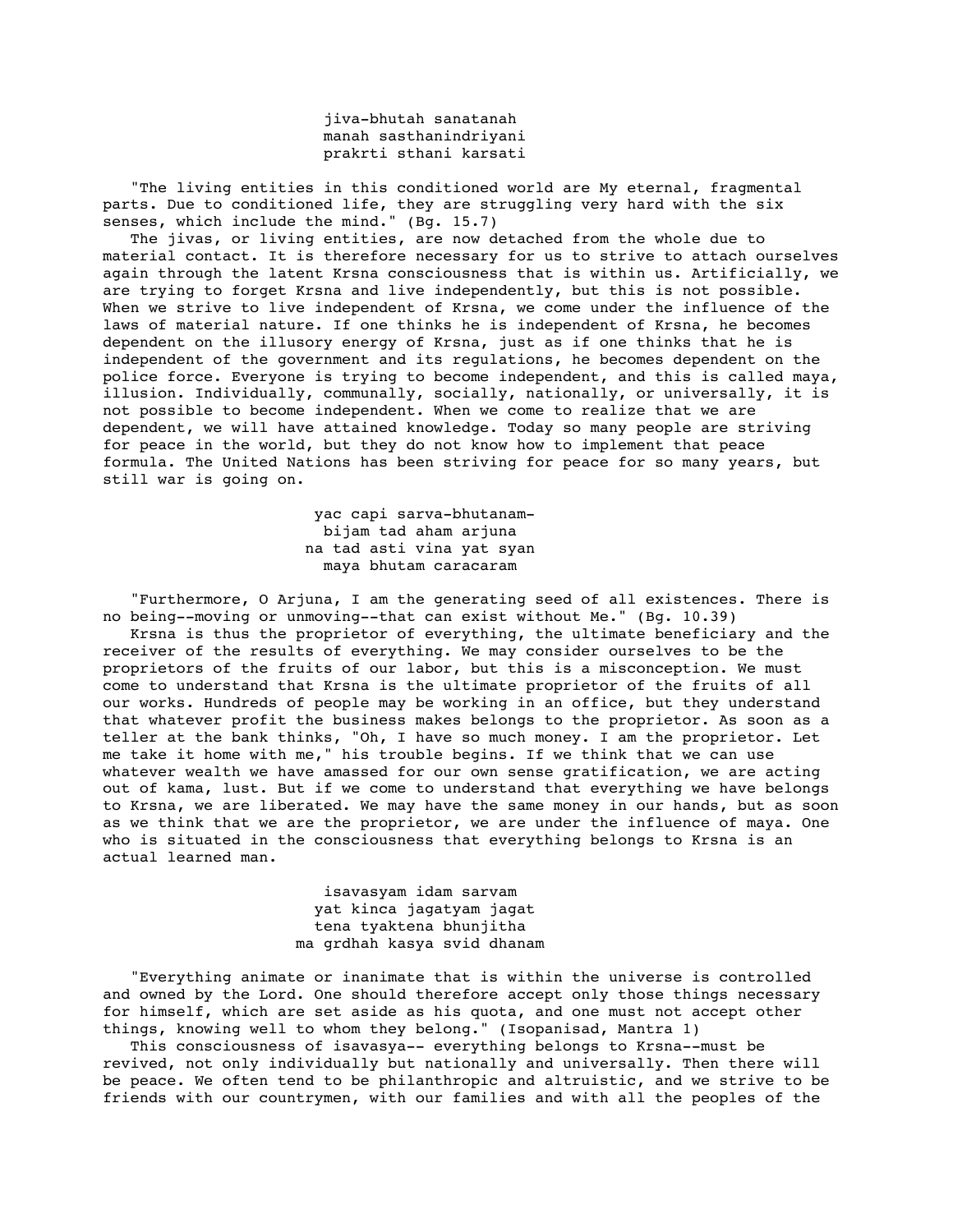world--but this is based on a wrong conception. The real friend is Krsna, and if we want to benefit our family, nation or planet, we will work for Him. If we have our family's welfare in mind, we will try to make all members Krsna conscious. There are so many men trying to benefit their families, but unfortunately they do not succeed. They do not know what the real problem is. As the Bhagavatam says, one should not attempt to become a father, or mother, or teacher unless he is able to save his children from death, from the grip of material nature. The father should be in knowledge of Krsna, and he should be determined that the innocent children who are entrusted to him will not have to undergo the cycle of birth and death again. He should be resolved to train his children in such a way that they will no longer have to be subjected to the painful cycle of birth and death. But before one can do this, he has to make himself expert. If he becomes expert in Krsna consciousness, he can help not only his children but his society and nation. But if he himself is bound by ignorance, how can he untie others who are similarly bound? Before one can make others free, he must be free himself. Actually no one is a free man, for everyone is under the spell of material nature, but one who is surrendered to Krsna cannot be touched by maya. He, of all men, is free. If one places himself in sunlight, there is no question of darkness. But if one places himself in artificial light, it may flicker and go out. Krsna is just like sunlight. Where He is present there is no question of darkness and ignorance. The wise men, the mahatmas, understand this.

> aham sarvasya prabhavo mattah sarvam pravartate iti matva bhajante mam budha bhava-samanvitah

 "I am the source of all spiritual and material worlds. Everything emanates from Me. The wise who know this perfectly engage in My devotional service and worship Me with all their hearts." (Bg. 10.8)

 In this verse the word budha is used, which indicates a wise man or one who is learned. What is his symptom? He knows that Krsna is the fountainhead of everything, of all emanations. He knows that whatever he sees is but an emanation of Krsna. In the material world, sex life is the most prominent factor. Sexual attraction is found in all species of life, and one may ask where it comes from. The wise man understands that this tendency is in Krsna and that it is revealed in His relationships with the damsels of Vraja. Whatever is found in this material world can also be found in perfection in Krsna. The difference is that in the material world everything is manifest in a perverted form. In Krsna all of these tendencies and manifestations exist in pure consciousness, in spirit. One who knows this, in full knowledge, becomes a pure devotee of Krsna.

> mahatmanas tu mam partha daivim prakrtim asritah bhajanty ananya-manaso jnatva bhutadim avyayam

 satatam kirtayanto mam yatantas ca drdha-vratah namasyantas ca mam bhaktya nitya-yukta upasate

 "O son of Prtha, those who are not deluded, the great souls, are under the protection of the divine nature. They are fully engaged in devotional service because they know Me as the Supreme personality of Godhead, original and inexhaustible. Always chanting My glories, endeavoring with great determination,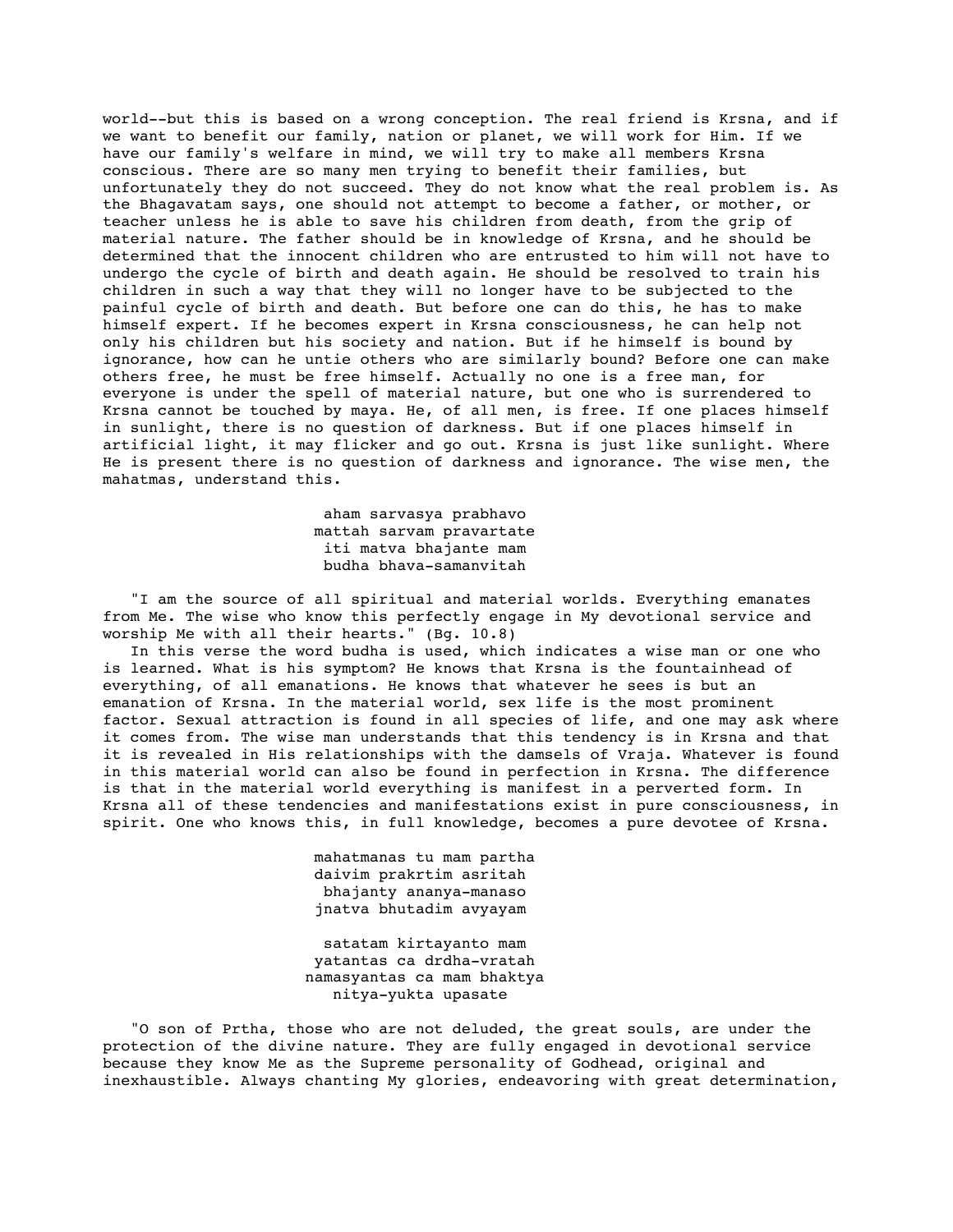bowing down before Me, these great souls perpetually worship Me with devotion." (Bg. 9.13)

 Who is the great soul, the mahatma? It is he who is under the influence of the superior energy. At present we are under the influence of Krsna's inferior energy. As living entities, our position is marginal--we can transfer ourselves to either of the two energies. Krsna is fully independent, and because we are part and parcel of Him we also have this quality of independence. Therefore we have a choice as to which energy we will function under. Because we are ignorant of the superior nature, we have no alternative but to remain in the inferior nature.

"**On the Way to Krishna**" by His Divine Grace A.C. Bhaktivedanta Swami Prabhupada.

COPYRIGHT NOTICE: This is an evaluation copy of the printed version of this book, and is NOT FOR RESALE. This evaluation copy is intended for personal noncommercial use only, under the "fair use" guidelines established by international copyright laws. You may use this electronic file to evaluate the printed version of this book, for your own private use, or for short excerpts used in academic works, research, student papers, presentations, and the like. You can distribute this evaluation copy to others over the Internet, so long as you keep this copyright information intact. You may not reproduce more than ten percent (10%) of this book in any media without the express written permission from the copyright holders. Reference any excerpts in the following way: "Excerpted from "On the Way to Krishna" by A.C. Bhaktivedanta Swami Prabhupada, courtesy of the Bhaktivedanta Book Trust International, www.Krishna.com."

This book and electronic file is Copyright 1973-2003 Bhaktivedanta Book Trust International, 3764 Watseka Avenue, Los Angeles, CA 90034, USA. All rights reserved. For any questions, comments, correspondence, or to evaluate dozens of other books in this collection, visit the website of the publishers, www.Krishna.com.

 Some philosophies propound that there is no nature other than the one we are presently experiencing and that the only solution to this is to nullify it and become void. But we cannot be void because we are living entities. It does not mean that we are finished just because we change our bodies. Before we can get out from the influence of material nature, we have to understand where our place actually is, where we are to go. If we do not know where to go, then we will simply say, "Oh, we do not know what is superior and inferior. All we know is this, so let us stay here and rot." Bhagavad-gita however, gives us information of the superior energy, the superior nature.

What Krsna speaks, He speaks for all eternity; it does not change. It does not matter what our present occupation is or what Arjuna's occupation was--we only have to change our consciousness. At present we are guided by the consciousness of self-interest. but we do not know what our real self-interest is. Actually we do not have self-interest, but sense interest. Whatever we are doing, we are doing to satisfy the senses. It is this consciousness that has to be changed. In its place we must implant our real self-interest--Krsna consciousness.

 How is this done? How is it possible to become Krsna conscious in every step of our life? Actually Krsna makes it very easy for us:

> raso 'ham apsu kaunteya prabhasmi sasi-suryayoh pranavah sarva-vedesu sabdah khe paurusam nrsu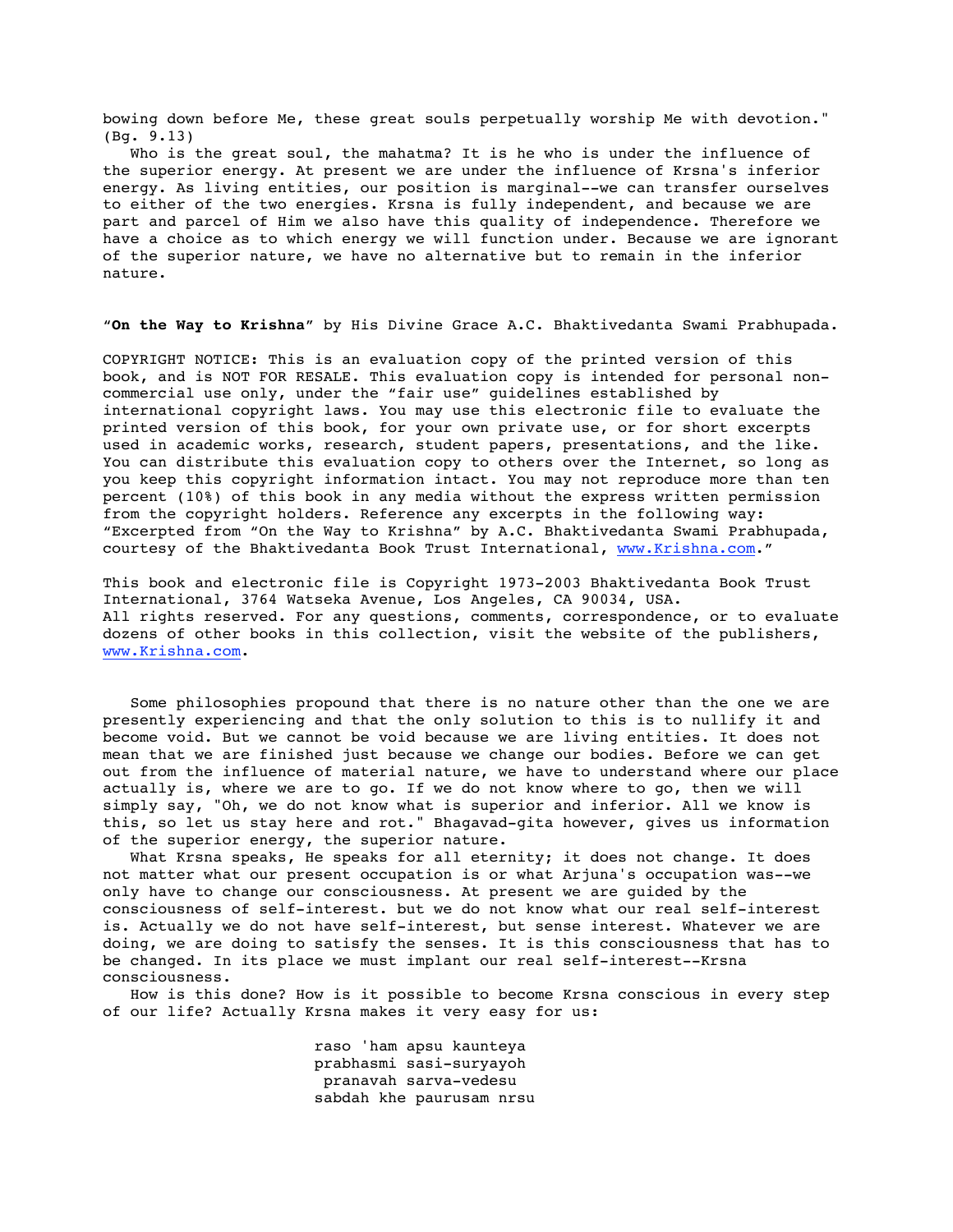"O son of Kunti [Arjuna], I am the taste of water. the light of the sun and the moon, the syllable om in the Vedic mantras; I am the sound in ether and ability in man." (Bg. 7.8)

 In this verse Sri Krsna is describing how we can become Krsna conscious fully, in all stages of life. All living entities must drink water. The taste of water is so nice that when we are thirsty nothing but water seems to do. No manufacturer can create the pure taste of water. We can thus remember Krsna or God when we drink water. No one can avoid drinking water every day of his life, so God consciousness is there--how can we forget?

 Similarly, when there is some illumination, that is also Krsna. The original effulgence in the spiritual sky, the brahmajyoti, emanates from the body of Krsna. This material sky is covered. The very nature of the material universe is darkness, which we experience at night. It is being artificially illuminated by the sun, by the reflected light of the moon, and by electricity. Where is this illumination coming from? The sun is being illumined by the brahmajyoti, or the bright effulgence of the spiritual world. In the spiritual world there is no need for sun, moon or electricity because there everything is illuminated by the brahmajyoti. On this earth, however, we can remember Krsna whenever we see some illumination from the sun.

When we chant the Vedic mantras which begin with om, we can also remember Krsna. Om, like Hare Krsna, is also an address to God, and om is also Krsna. Sabdah means sound, and whenever we hear any sound we should know that it is a vibration of the original sound, the pure spiritual sound om or Hare Krsna. Whatever sound we hear in the material world is but a reflection of that original spiritual sound om. In this way when we hear sound, when we drink water, when we see some illumination, we can remember God. If we can do this, then when will we not remember God? This is the process of Krsna consciousness. In this way we can remember Krsna twenty-four hours a day, and in this way Krsna is with us. Of course Krsna is always with us, but as soon as we remember this, His presence is factual and is felt.

 There are nine different processes for associating with God, and the first method of association is sravanam-- hearing. By reading Bhagavad-gita we hear the speeches of Sri Krsna, which means that we are actually associating with Krsna or God. (We should always remember that when we speak of Krsna, we refer to God.) Inasmuch as we associate with God and as we go on hearing the words of Krsna and His names, the contamination of material nature is reduced. In understanding that Krsna is sound, illumination, water, and so many other things, it becomes impossible to avoid Krsna. If we can remember Krsna in this way, our association with Him is permanent.

 Association with Krsna is like association with sunshine. Where there is sunshine, there is no contamination. As long as one is out in the ultraviolet rays of the sun, he will not be diseased. In western medicine, sunshine is recommended for all kinds of diseases, and according to the Vedas a diseased man should worship the sun for cure. Similarly, if we associate with Krsna in Krsna consciousness, our maladies are cured. By chanting Hare Krsna we can associate with Krsna, and we can see the water as Krsna, the sun and the moon as Krsna, and we can hear Krsna in sound and taste Him in water. Unfortunately, in our present condition we have forgotten Krsna. But now we have to revive our spiritual life by remembering Him.

 This process of sravanam kirtanam--hearing and chanting--was approved by Lord Caitanya Mahaprabhu. When Lord Caitanya was speaking with Ramananda Raya, a friend of the Lord's and a great devotee, the Lord questioned him about the methods of spiritual realization. Ramananda recommended varnasrama-dharma, sannyasa, the renunciation of work, and so many other methods, but Lord Caitanya said, "No, all of these are not so good." Each time Ramananda Raya suggested something, Lord Caitanya rejected it, requesting a better method for spiritual development. Finally Ramananda Raya quoted a Vedic aphorism which recommended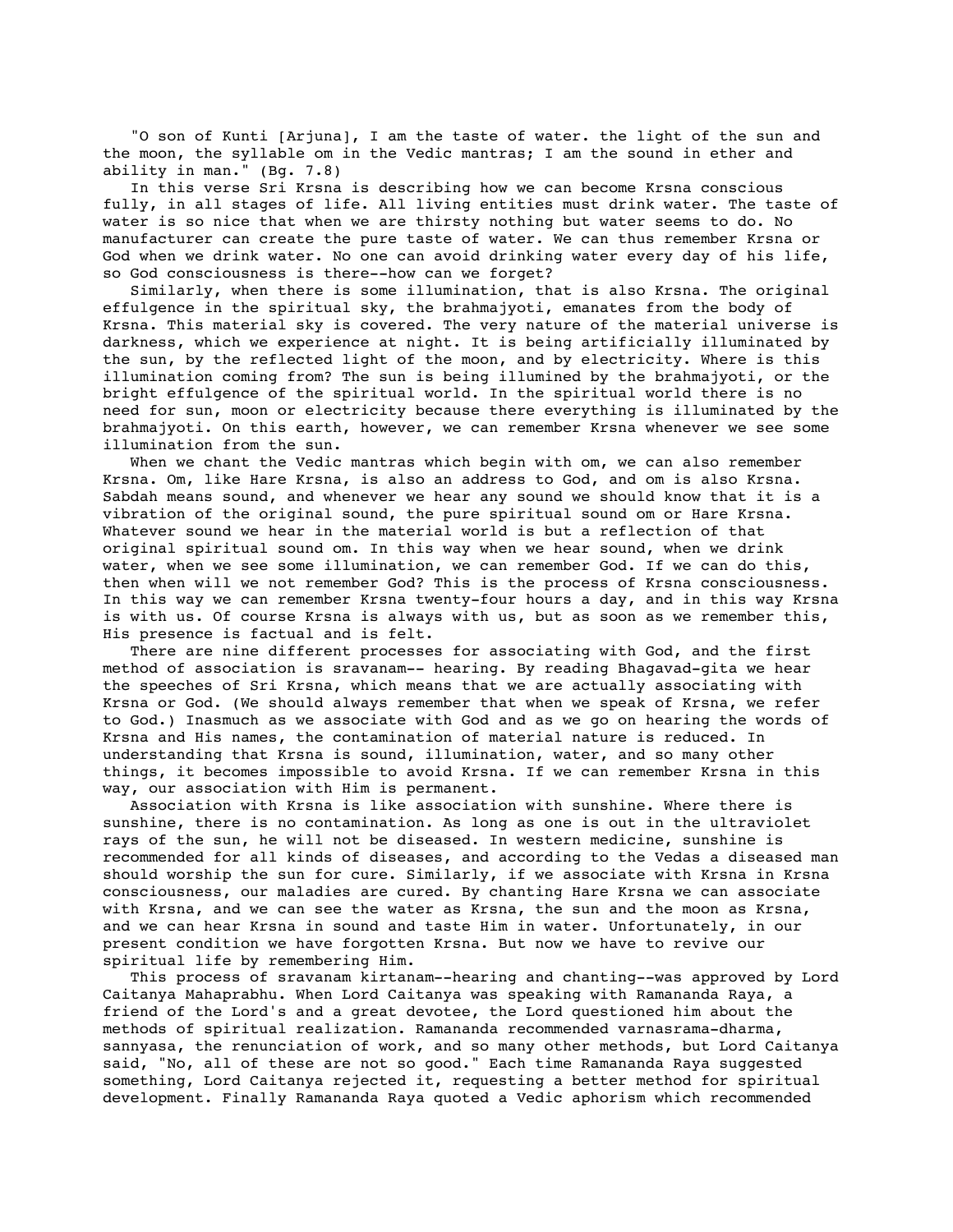that one give up all unnecessary endeavor in mental speculation for understanding God because by speculation it is not possible to arrive at the ultimate truth. Scientists, for instance, may speculate about distant stars and planets, but they can never come to any conclusions without experience. One may go on speculating throughout his life and never reach any conclusions.

 It is especially useless to speculate about God. Therefore Srimad-Bhagavatam recommends that all sorts of speculation should be given up. It is recommended instead that one become submissive, realizing that not only is he an insignificant creature, but that this earth is only one small point in the great universe. New York City may seem very large, but when one realizes that the earth is such a small spot, and that on the earth the United States is just another small spot, and that in the United States New York City is but a small spot, and that in New York the individual is only one out of millions, then one can understand that he is not so very important after all. Realizing our insignificance in the face of the universe and God, we should not be artificially puffed-up but should be submissive. We should be very careful not to fall prey to the frog philosophy. Once there was a frog in a well, and upon being informed of the existence of the Atlantic Ocean by a friend, he asked the friend, "Oh, what is this Atlantic Ocean?"

"It is a vast body of water," his friend replied.

"How vast? Is it double the size of this well?"

"Oh no, much much larger," his friend replied.

 "How much larger? Ten times the size?" In this way the frog went on calculating. But what is the possibility of his ever understanding the depths and far reaches of the great ocean? Our faculties, experience, and powers of speculation are always limited. We can only give rise to such frog philosophy. Therefore Srimad-Bhagavatam recommends that we give up the method of speculation as a waste of time in trying to understand the Supreme.

 After giving up speculation, what should we do? Bhagavatam recommends that we become submissive and hear the message of God submissively. This message may be found also in the Bhagavad-gita and other Vedic literatures, in the Bible or the Koran--in any bona fide scripture--or it may be heard from a realized soul. The main point is that one should not speculate but should simply hear about God. What will be the result of such hearing? Regardless of what one is--whether he be a poor or rich man, an American, European or Indian, a brahmana, sudra or whatever--if one but hears the transcendental word of God, the Lord, who can never be conquered by any power or force, will be conquered by love. Arjuna was a friend of Krsna's, but Krsna, although the Supreme Godhead, became Arjuna's chariot driver, a menial servant. Arjuna loved Krsna, and Krsna reciprocated his love in this way. Similarly, when Krsna was a child, He playfully took the shoes of His father, Nanda Maharaja, and put them on His head. People may try very hard to become one with God, but actually we can surpass that--we can become father of God. Of course God is the father of all creatures, and He has no father Himself, but He accepts His devotee, His lover, as a father. Krsna agrees to be conquered by His devotee out of love. All one has to do is hear the message of the Lord very carefully.

 In the Seventh Chapter of Bhagavad-gita Sri Krsna gives additional ways in which He can be perceived in every step of life:

> punyo gandhah prthivyam ca tejas casmi vibhavasau jivanam sarva-bhutesu tapas casmi tapasvisu

 "I am the original fragrance of the earth, and I am the heat in fire. I am the life of all that lives, and I am the penances of all ascetics." (Bg. 7.9) The words punyo gandhah refer to fragrances. Only Krsna can create flavors and fragrances. We may synthetically create some scents or fragrances, but these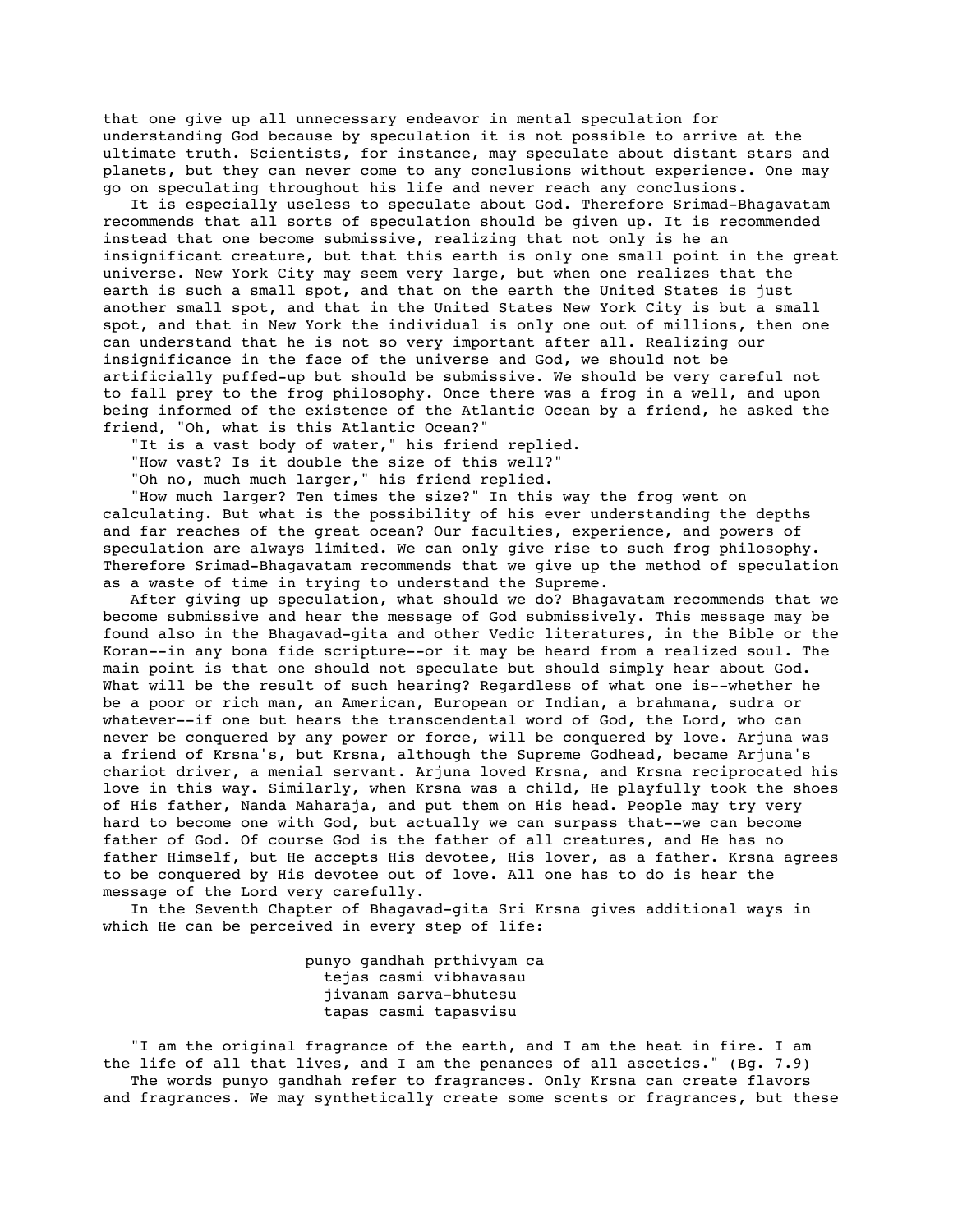are not as good as the originals that occur in nature. When we smell a good natural fragrance, we can think, "Oh, here is God. Here is Krsna." Or when we see some natural beauty, we can think, "Oh, here is Krsna." Or when we see something uncommon, powerful or wonderful, we can think,"Here is Krsna." Or when we see any form of life, whether it be in a tree, in a plant, or an animal or in a human being, we should understand that this life is part and parcel of Krsna, for as soon as the spiritual spark, which is part and parcel of Krsna, is taken away from the body, the body disintegrates.

> bijam mam sarva-bhutanam viddhi partha sanatanam buddhir buddhimatam asmi tejas tejasvinam aham

 "O son of Prtha, know that I am the original seed of all existences, the intelligence of the intelligent, and the prowess of all powerful men." (Bg. 7.10)

 Here again it is explicitly stated that Krsna is the life of all that lives. Thus at every step we can see God. People may ask, "Can you show me God?" Yes, of course. God can be seen in so many ways. But if one closes his eyes and says, "I shall not see God," then how can He be shown?

 In the above verse the word bijam means seed, and that seed is proclaimed to be eternal (sanatanam). One may see a huge tree, but what is the origin of this tree? It is the seed, and that seed is eternal. The seed of existence is within every living entity. The body itself may go through so many changes--it may develop within the mother's womb, come out as a small baby and grow through childhood and adulthood--but the seed of that existence that is within is permanent. Therefore it is sanatanam. Imperceivably we are changing our bodies at every moment, at every second. But the bijam, the seed, the spiritual spark, does not change. Krsna proclaims Himself to be this eternal seed within all existences. He is also the intelligence of an intelligent person. Without being favored by Krsna, one cannot become extraordinarily intelligent. Everyone is trying to be more intelligent than others, but without the favor of Krsna this is not possible. Therefore whenever we encounter someone with extraordinary intelligence we should think, "That intelligence is Krsna." Similarly, the influence of one who is very influential is also Krsna.

> balam balavatam caham ka ma-raga-vivarjitam dharmaviruddho bhutesu kamo 'smi bharatarsabha

 "I am the strength of the strong, devoid of passion and desire. I am sex life which is not contrary to religious principles, 0 Lord of the Bharatas [Arjuna]." (Bg. 7.11)

 The elephant and the gorilla are very strong animals, and we should understand that they get their strength fro m Krsna. The human being cannot acquire such strength by his own endeavor, but if Krsna so favors, a man can get strength to exceed the elephant thousands of times. The great warrior Bhima, who fought in the battle of Kuruksetra, was said to have strength ten thousand times that of an elephant. Similarly, desire or lust (kama) which is not against religious principles should also be seen as Krsna. What is this lust? lust generally means sex life, but here kama refers to sex life which is not against religious principles, that is to say, sex for the begetting of good children. If one can beget good Krsna conscious children, he can have sex thousands of times, but if he can only beget children who are raised in the consciousness of cats and dogs, his sex life is to be considered irreligious. In religious and civilized societies, marriage is intended as an indication that a couple is to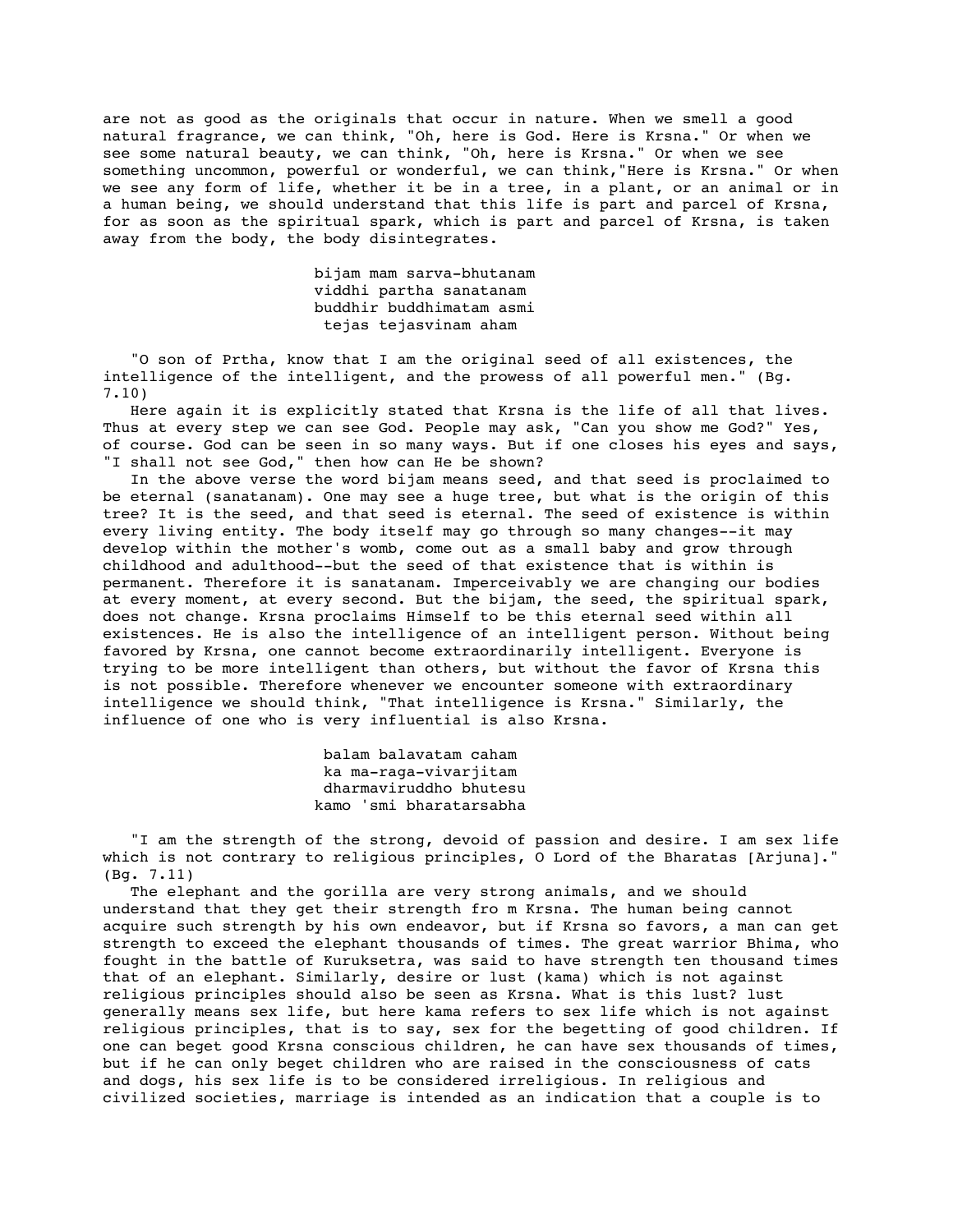engage in sex for begetting good children. Therefore married sex life is considered religious, and unmarried sex life is considered irreligious. Actually there is no difference between the sannyasi and the householder provided that the householder's sexual activities are based on religious principles.

> ye caiva sattvika bhava rajasas tamasas ca ye matta eveti tan viddhi na tv aham tesu te mayi

"All states of being--be they of goodness, passion or ignorance--are manifested by My energy. I am, in one sense, everything--but I am independent. I am not under the modes of this material nature." (Bg. 7.12)

 One may question Krsna in this way: "You say You are sound, water, illumination, fragrance, the seed of all, strength, and kama, desire--does that mean that you exist simply in the mode of goodness?" In the material world there are the modes of goodness, passion and ignorance. Thus far, Krsna has described Himself as that which is good (for instance, sex in marriage according to religious principles). But what about the other modes? Does not Krsna exist in them? In answer, Krsna replies that whatever is seen in the material world is due to an interaction of three modes of material nature. Whatever can be observed is a combination of goodness, passion or ignorance, and in all cases these three states are "produced by Me." Because they are produced by Krsna, their position is in Him, but He is not in them, for Krsna Himself is transcendental to the three modes. Thus, in another sense, bad and evil things, which are produced out of ignorance, are also Krsna, when they are applied by Krsna. How is this? For example, an electrical engineer is producing electrical energy. In our homes we are experiencing this electrical energy as coldness in the refrigerator or heat in the electric stove, but at the power plant electrical energy is neither cold nor hot. The manifestations of this energy may be different for the living entities, but for Krsna they are not different. Therefore Krsna sometimes acts on what appears to be the principles of passion or ignorance, but for Krsna there is nothing but Krsna, just as for the electrical engineer electrical energy is simply electricity and nothing else. He makes no distinction that this is "cold electricity" or that is "hot electricity."

 Everything is being generated by Krsna. Indeed, the Vedanta-sutra confirms: athato brahma-jijnasa janmady asya yatah: everything is flowing from the

 Supreme Absolute Truth. What the living entity is considering to be bad or good is only so for the living entity, for he is conditioned. But because Krsna is not conditioned, for Him there is no question of bad or good. Because we are conditioned, we are suffering from dualities, but for Him everything is perfect.

> Chapter Four The Roads of the Foolish and the Wise

 Krsna is thus explaining Himself as He is. Yet we are not attracted to Him. Why is this? The reason is given by Krsna Himself:

> daivi hy esa guna-mayi mama maya duratyaya mam eva ye prapadyante mayam etam taranti te

 "This divine energy of Mine, consisting of the three modes of material nature, is difficult to overcome. But those who have surrendered unto Me can easily cross beyond it." (Bg. 7.14)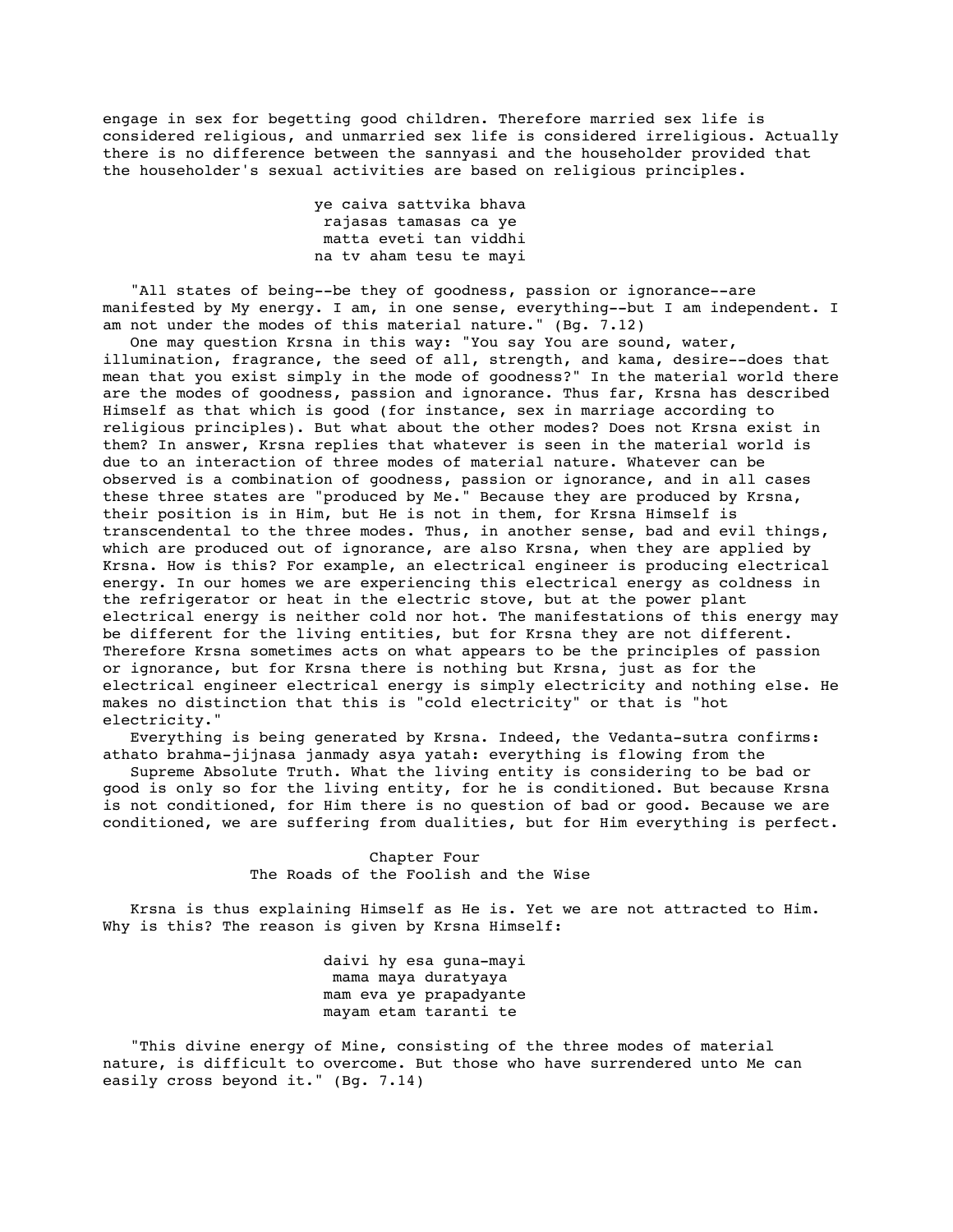The material world is pervaded by the three qualities of material nature. All living entities are influenced by these qualities. If they are primarily influenced by the mode of goodness, they are called brahmanas, and if they are influenced by the mode of passion, they are called ksatriyas. If they are influenced by the modes of passion and ignorance, they are vaisyas, and if they are influenced by ignorance, they are sudras. This is not an artificial imposition due to birth or social status but is according to guna, or the mode of nature under which one is operating.

> catur-varnyam maya srstam guna-karma-vibhagasah tasya kartaram api mam viddhy akartaram avyayam

 "According to the three modes of material nature and the work ascribed to them, the four divisions of human society were created by Me. And, although I am the creator of this system, you should know that I am yet the non-doer, being unchangeable." (Bg. 4.13)

 It is not that this system refers to the perverted caste system in India. Sri Krsna specifically states: guna-karma-vibhagasah: men are classified according to the guna or the mode under which they are operating, and this applies to men all over the universe. When Krsna speaks, we must understand that whatever He says is not limited but is universally true. He claims to be the father of all living entities--even the animals, the aquatics, the trees, plants, worms, birds and bees are all claimed to be His sons. Sri Krsna asserts that the entire universe is illusioned by the interactions of the three qualities of material nature, and we are under the spell of that illusion; therefore we cannot understand what God is.

 What is the nature of this illusion, and how can it be overcome? That is also explained in Bhagavad-gita:

> daivi hy esa guna-mayi mama maya duratyaya mam eva ye prapadyante mayam etam taranti te

 "This divine energy of Mine, consisting of the three modes of material nature, is difficult to overcome. But those who have surrendered to Me can easily cross beyond it." (Bg. 7.14)

 No one can get rid of the entanglement of the three qualities of material nature by mental speculation. The three gunas are very strong and hard to overcome. Can't we feel how we are in the grip of material nature? The word guna (mode) also means rope. When someone is bound by three strong ropes, he is certainly very tightly secured. Our hands and legs are all bound by the strong ropes of goodness, passion and ignorance. Are we therefore to abandon hope? No, for here Sri Krsna promises that whoever surrenders unto Him is at once free. When one becomes Krsna conscious--whether in this way or that way--he becomes free.

 We are all related to Krsna, for we are all His sons. A son may have a disagreement with his father, but it is not possible for him to break that relation. In the course of his life he will be asked who he is, and he will have to reply, "I am the son of so and so." That relation cannot be broken. We are all sons of God, and that relationship with Him is eternal, but we have simply forgotten. Krsna is all-powerful, all-famous, all-wealthy, all-beautiful, allknowledgeable, and He is full of renunciation as well. Although we are friends of such a great personality, we have forgotten it. If a rich man's son forgets his father, leaves home and becomes mad, he may lie on the street to go to sleep, or he may beg money for food, but all of this is due to his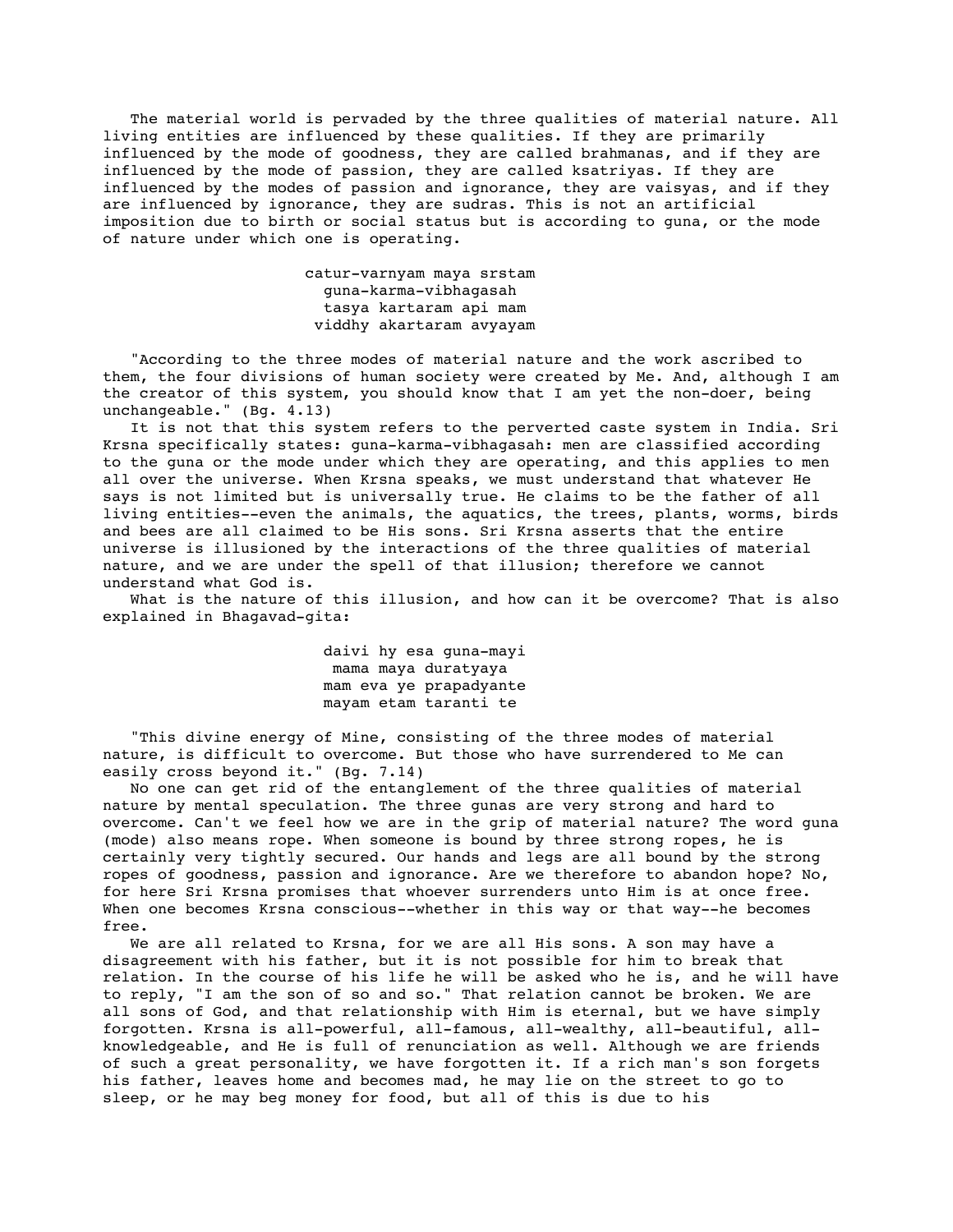forgetfulness. If someone, however, gives him information that he is simply suffering because he has left his father's home and that his father, a very wealthy man and owner of vast property, is anxious to have him return--the person is a great benefactor.

 In this material world we are always suffering under threefold miseries--the miseries arising from the body and the mind, from other living entities, and from natural catastrophes. Being covered by illusion, by the modes of material nature, we do not take account of these miseries. However, we should always know that in the material world we are undergoing so much suffering. One who has sufficiently developed consciousness, who is intelligent, inquires why he is suffering. "I do not want miseries. Why am I suffering?" When this question arises, there is chance for becoming Krsna conscious.

 As soon as we surrender ourselves to Krsna, He welcomes us very cordially. It is just like a lost child who returns to his father and says, "My dear father, due to some misunderstanding I left your protection, but I have suffered. Now I return to you." The father embraces his son and says, "My dear boy, come on. I was so anxious for you all the days you were gone, and now I'm so happy you have come back." The father is so kind. We are in the same position. We have to surrender to Krsna, and it is not very difficult. When the son surrenders to the father, is it a very difficult job? It is very natural, and the father is always waiting to receive the son. There is no question of insult. If we bow down before our Supreme Father and touch His feet, there is no harm for us, nor is it difficult. Indeed, it is glorious for us. Why should we not? By surrendering unto Krsna we come immediately under His protection and are relieved of all miseries. This is validated by all scriptures. At the end of Bhagavad-gita, Sri Krsna says:

> sarva-dharman parityajya mam ekam saranam vraja aham tvam sarva-papebhyo moksayisyami ma sucah

 "Abandon all varieties of religion and just surrender unto Me. I shall deliver you from all sinful reaction. Do not fear." (Bg. 18.66)

 When we throw ourselves at the feet of God, we come under His protection, and from that time on there is no fear for us. When children are under the protection of their parents, they are fearless because they know that their parents will not let them be harmed. Mam eva ye prapadyante: Krsna promises that those who surrender to Him have no cause for fear.

 If surrender unto Krsna is such an easy thing, then why don't people do it? Instead there are many who are challenging the very existence of God, claiming that nature and science are everything and that God is nothing. So-called advancement of civilization in knowledge means that the populace is becoming more mad. Instead of being cured, the disease is being increased. People don't care for God, but they care for nature, and it is nature's business to give kicks in the form of the threefold miseries. She is always administering these kicks twenty-four hours a day. However, we have become so accustomed to being kicked that we think it is all right and consider it to be the ordinary course of things. We have become very proud of our education, but we tell material nature, "Thank you very much for kicking me. Now please continue." Thus deluded, we think that we have even conquered material nature. But how is this so? Nature is still inflicting upon us the miseries of birth, old age, disease and death. Has any one solved these problems? Then what advancement have we really made in knowledge and civilization? We are under the stringent rules of material nature, but still we are thinking that we have conquered. This is called maya.

 There may be some difficulty in surrendering to the father of this body, for he has limited knowledge and power, but Krsna is not like an ordinary father. Krsna is unlimited and has full knowledge, full power, full wealth, full beauty,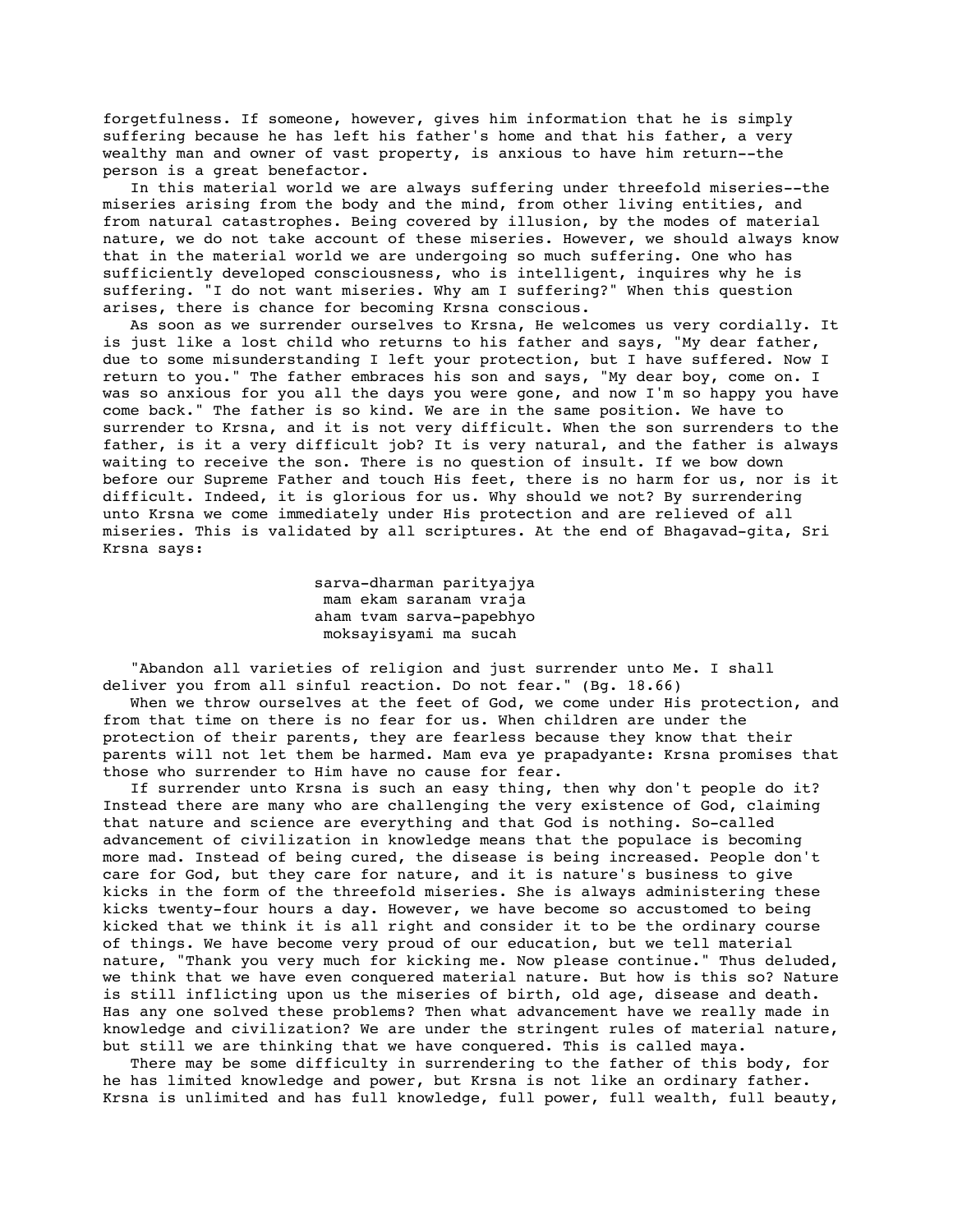full fame and full renunciation. Shouldn't we consider ourselves lucky to go to such a father and enjoy His property? Yet no one seems to care about this, and now everyone is making propaganda that there is no God. Why do people not seek Him out? The answer is given in the next verse of Bhagavad-gita:

> na mam duskrtino mudhah prapadyante naradhamah mayayapahrta jnana asuram bhavam asritah

 "Those miscreants who are grossly foolish, lowest among mankind, whose knowledge is stolen by illusion, and who partake of the atheistic nature of demons, do not surrender unto Me." (Bg. 7.15)

 In this way the fools are categorized. A duskrti is always acting against the scriptural injunctions. The business of current civilization is to break scriptural rules--that's all. By definition, a pious man is one who doesn't. There must be some standard to distinguish between duskrti (an evil doer) and sukrti (a virtuous man). Every civilized country has some scripture--it may be Christian, Hindu, Moslem or Buddhist. That doesn't matter. The point is that the book of authority, the scripture, is there. One who does not follow its injunctions is considered an outlaw.

 Another category mentioned in this verse is mudha, fool number one. The naradhama is one who is low in the human scale, and mayayapahrta jnana refers to one whose knowledge is carried away by maya, or illusion. Asuram bhavam asritah refers to those who are out and out atheists. Although there are no disadvantages to surrendering unto the Father, people who are thus characterized never do it. As a result, they are constantly punished by the agents of the Father. They have to be slapped, caned and kicked severely, and they have to suffer. just as a father has to chastise his unruly boy, so material nature has to employ certain punishments. At the same time nature is nourishing us by supplying food and other necessities. Both processes are going on because we are sons of the wealthiest Father of all, and Krsna is kind even though we do not surrender unto Him. Yet despite being furnished so well by the Father, the duskrti still performs unsanctioned actions. One is foolish if he persists in being punished, and one is low on the human scale if he does not use this human form of life to understand Krsna. If a man does not use his life to reawaken the relationship he has with his real Father, he is to be considered fallen in the human scale.

 Animals simply eat, sleep, defend themselves, have sexual intercourse and die. They do not avail themselves of higher consciousness because that is not possible in the lower forms of life. If a human being follows the activities of the animals and does not avail himself of his ability to elevate his consciousness, he falls down the human scale and prepares for an animal body in his next life. By the grace of Krsna we are given a highly developed body and intelligence, but if we do not utilize them, why should He give them to us again? We must understand that this human body has developed after millions and millions of years of evolution and that in itself it is a chance to get out of the cycle of birth and death in which over eight millions species of life evolve. This chance is given by the grace of Krsna, and if we do not take it, are we not the lowest among men? One may be a degree holder--M.A., Ph.D., etc.-from some university, but the illusory energy takes away this mundane knowledge. He who is really intelligent will apply his intelligence to understand who he is, who God is, what material nature is, why he is suffering in material nature, and what is the remedy to this suffering.

 We may apply our intelligence to manufacture an automobile, radio or television for sense gratification, but we have to understand that this is not knowledge. Rather, this is plundered intelligence. Intelligence was given to man to understand the problems of life, but it is being misused. People are thinking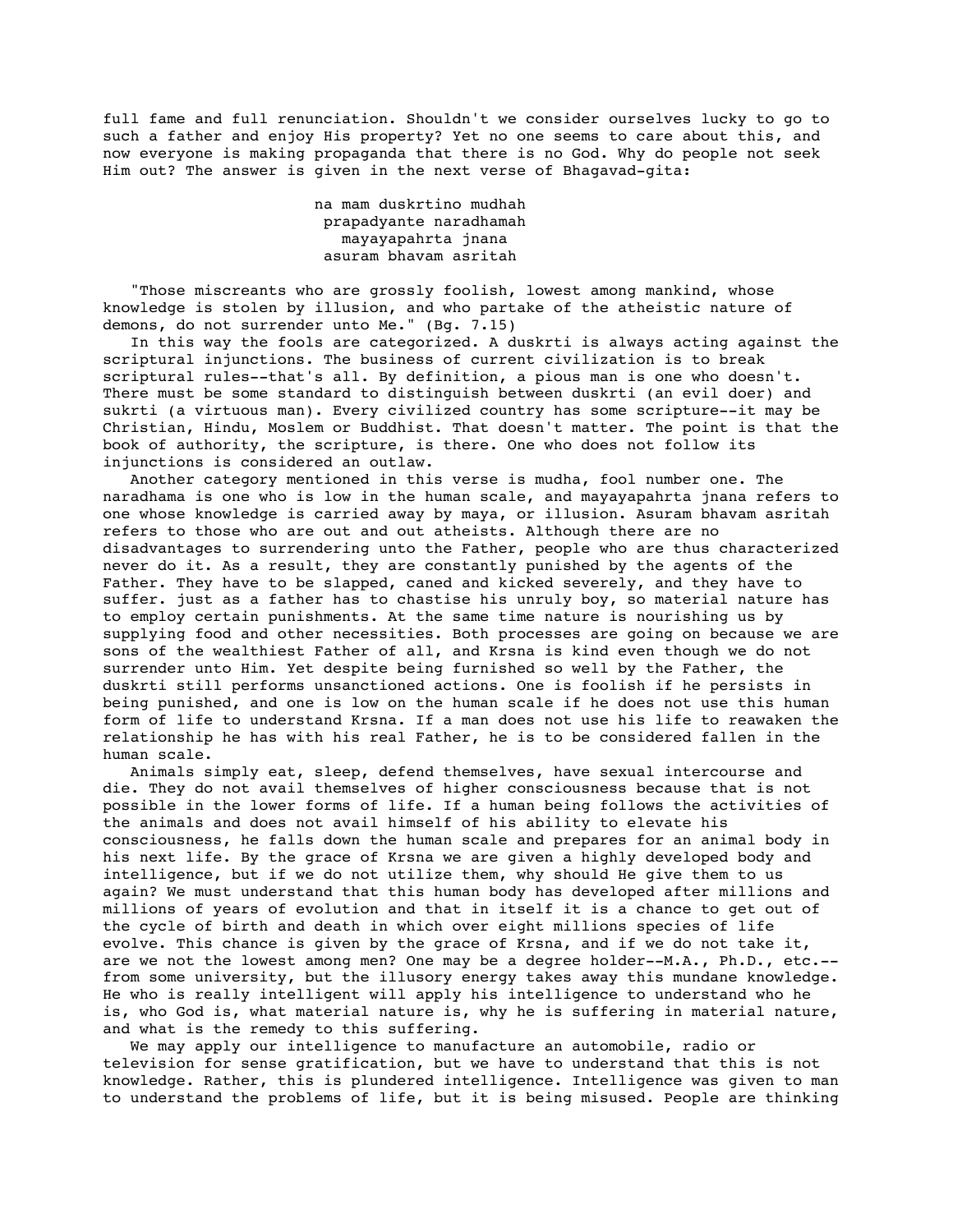that they have acquired knowledge because they know how to manufacture and drive cars, but before the car was here people were still going from one place to another. It is just that the facility has been increased, but along with this facility come additional problems--air pollution and over-crowded highways. This is maya; we are creating facilities, but these facilities in their turn are creating so many problems.

 Instead of wasting our energy to supply ourselves with so many facilities and modern amenities, we should apply intelligence to understand who and what we are. We do not like to suffer, but we should understand why suffering is being forced upon us. By so-called knowledge we have simply succeeded in manufacturing the atomic bomb. Thus the killing process has been accelerated. We are so proud to think that this is advancement of knowledge, but if we can manufacture something that can stop death, we have really advanced in knowledge. Death is already there in material nature, but we are so eager to promote it by killing everyone at one drop--this is called mayayapahrta--jnana knowledge carried away by illusion.

 The asuras, the demons and proclaimed atheists, actually challenge God. If it were not for our Supreme Father, we would not see the light of day, so what is the point of challenging Him? In the Vedas it is stated that there are two classes of men, the devas and asuras, the demigods and demons. Who are the devas? The devotees of the Supreme Lord are called devas because they also become like God, whereas those who defy the authority of the Supreme are called asuras or demons. These two classes are always found in human society.

 just as there are four types of miscreants who never surrender to Krsna, there are four types of fortunate men who worship Him, and they are categorized in the next verse:

> catur-vidha bhajante mam janah sukrtino 'rjuna arto jijnasur artharthi jnani ca bharatarsabha

 "O best among the Bharatas [Arjuna], four kinds of pious men render devotional service unto Me--the distressed, the desirer of wealth, the inquisitive, and he who is searching for knowledge of the Absolute." (Bg. 7.16)

 This material world is full of distress, and both the pious and impious are subject to it. The cold of winter treats everyone alike. It does not care for the pious or impious, the rich or the poor. The difference between the pious and the impious, however, is that the pious man thinks of God when he is in his miserable condition. Often when a man is distressed, he will go to church and pray, "Oh my Lord, I am in difficulty. Please help me." Although he is praying for some material necessity, such a man is still to be considered pious because he has come to God in his distress. Similarly, a poor man may go to church and pray, "My dear Lord, please give me some money." On the other hand, the inquisitive are usually intelligent. They are always researching to understand things. They may ask, "What is God?" and then conduct scientific research to find out. They are also considered pious because their research is directed to the proper object. The man in knowledge is called jnani--one who has understood his constitutional position. Such ajnani may have an impersonal conception of God, but because he is taking shelter of the ultimate, the Supreme Absolute Truth, he is also to be considered pious. These four types of men are called sukrti--pious--because they are all after God.

> tesam jnani nitya-yukta eka-bhaktir visisyate priyo hi jnanino 'tyartham aham sa ca mama priyah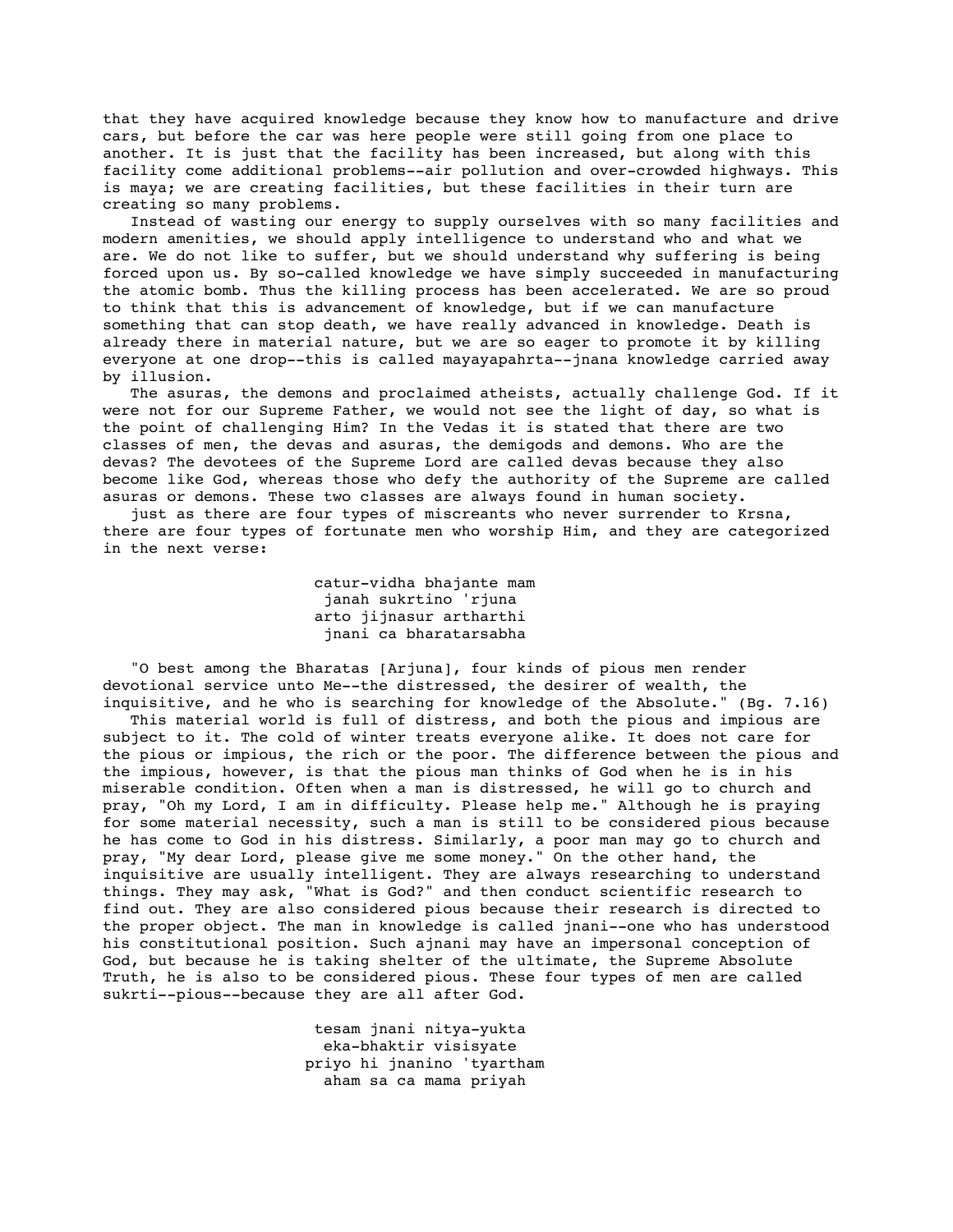"Of these, the wise one who is in full knowledge in union with Me through pure devotional service is the best. For I am very dear to him, and he is dear to Me." (Bg. 7.17)

 Out of the four classes of men who approach God, he who is philosophically trying to understand the nature of God, who is trying to become Krsna conscious- -visisyate--is best qualified. Indeed, Krsna says that such a person is very dear to Him because he has no other business than understanding God. The others are inferior. No one has to pray to God to ask for anything, and he who does so is foolish because he does not know that the all-knowing God is within his heart and is well aware when he is in distress or in need of money. The wise man realizes this and does not pray for relief from material miseries. Rather, he prays to glorify God and inform others how great He is. He doesn't pray for his personal interest, for bread, dress or shelter. The pure devotee, when he is distressed, says, "Dear Lord, this is Your kindness. You have put me into distress just to rectify me. I should be put in much greater distress, but out of Your mercy You have minimized this." This is the vision of a pure devotee who is not disturbed.

 He who is in Krsna consciousness does not care for material distress, insult or honor because he is aloof from all these. He knows well that distress, honor and insult pertain to the body only and that he is not the body. Socrates, for instance, who believed in the immortality of the soul, was condemned to death, and upon being asked how he would like to be buried, replied, "First of all you may have to catch me." So one who knows that he is not the body is not disturbed, for he knows the soul cannot be caught, tortured, killed or buried. He who is conversant with the science of Krsna knows perfectly well that he is not the body, that he is part and parcel of Krsna, that his real relationship is with Krsna, and that somehow or other, although he has been put in the material body, he must remain aloof from the three qualities of material nature. He is not concerned with the modes of goodness, passion or ignorance, but with Krsna. One who understands this is a jnani, a wise man, and he is very much dear to Krsna. A distressed man, when he is put into opulence, may forget God, but a jnani, who knows the real position of God, will never forget Him.

 There is a class of jnanis called impersonalists who say that because worshiping the impersonal is too difficult, a form of God has to be imagined. These are not real jnanis--they're fools. No one can imagine the form of God, for God is so great. One may imagine some form, but that is a concoction; it is not the real form. There are those who imagine the form of God, and there are those who deny the form of God. Neither is a jnani. Those who imagine the form are called iconoclasts. During the Hindu-Muslim riots in India, some Hindus would go to the Moslem mosque and would break statues and images of God, and the Moslems would reciprocate in like manner. In this way they were both thinking, "We've killed the Hindu God. We've killed the Moslem God, etc." Similarly, when Gandhi was leading his resistance movement, many Indians would go to the street and destroy the mailboxes and in this way think that they were destroying the government postal service. people of such mentality are not jnanis. The religious wars between the Hindus and Moslems and Christians and non-Christians were all conducted on the basis of ignorance. One who is in knowledge knows that God is one; He cannot be Moslem, Hindu or Christian.

 It is our imagination that God is such and such and such and such. That is all imagination. The real wise man knows that God is transcendental. One who knows that God is transcendental to the material modes truly knows God. God is always beside us, present in our hearts. When we leave the body, God also goes with us, and when we take on another body, He goes with us there just to see what we are doing. When shall we turn our face towards Him? He is always waiting. As soon as we turn our face toward God, He says, "My dear son, come on- -sa ca mama priyah--you are eternally dear to Me. Now you are turning your face to Me, and I am very glad."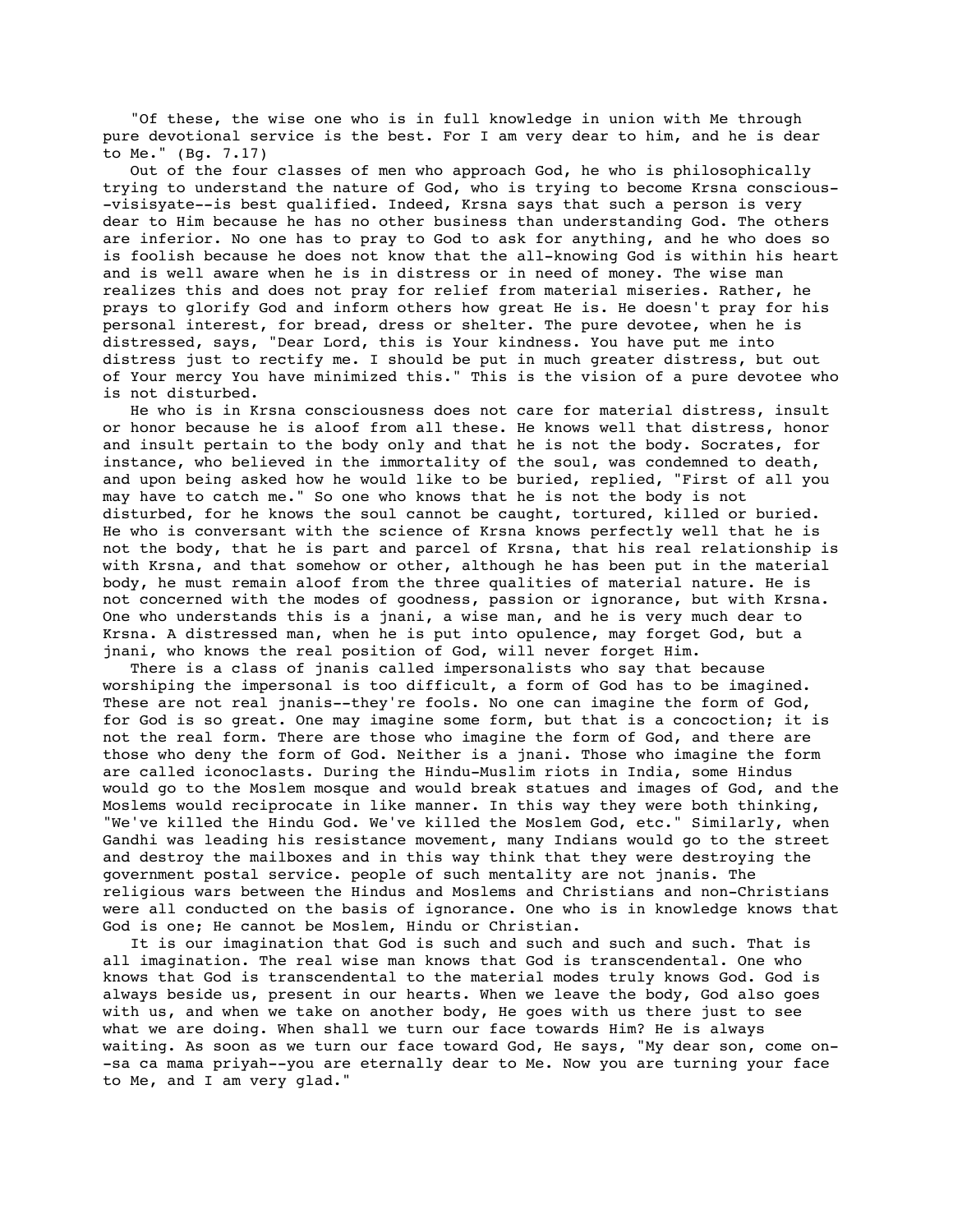"**On the Way to Krishna**" by His Divine Grace A.C. Bhaktivedanta Swami Prabhupada.

COPYRIGHT NOTICE: This is an evaluation copy of the printed version of this book, and is NOT FOR RESALE. This evaluation copy is intended for personal noncommercial use only, under the "fair use" guidelines established by international copyright laws. You may use this electronic file to evaluate the printed version of this book, for your own private use, or for short excerpts used in academic works, research, student papers, presentations, and the like. You can distribute this evaluation copy to others over the Internet, so long as you keep this copyright information intact. You may not reproduce more than ten percent (10%) of this book in any media without the express written permission from the copyright holders. Reference any excerpts in the following way: "Excerpted from "On the Way to Krishna" by A.C. Bhaktivedanta Swami Prabhupada, courtesy of the Bhaktivedanta Book Trust International, www.Krishna.com."

This book and electronic file is Copyright 1973-2003 Bhaktivedanta Book Trust International, 3764 Watseka Avenue, Los Angeles, CA 90034, USA. All rights reserved. For any questions, comments, correspondence, or to evaluate dozens of other books in this collection, visit the website of the publishers, www.Krishna.com.

 The wise man, the jnani, actually understands the science of God. One who only understands that "God is good" is in a preliminary stage, but one who actually understands how great and good God is, is further progressed. That knowledge is to be had in Srimad-Bhagavatam and Bhagavad-gita. One who is actually interested in God should study the science of God, Bhagavad-gita.

> idam tu te guhyatamam pravaksyamy anasuyave jnanam vijnana-sahitam yaj jnatva moksyase 'subhat

 "My dear Arjuna, because you are never envious of Me, I shall impart to you this most secret wisdom, knowing which you shall be relieved of the miseries of material existence." (Bg. 9.1)

 The knowledge of God imparted in Bhagavad-gita is very subtle and confidential. It is full of jnana, metaphysical wisdom, and vijnana, scientific knowledge. And it is full of mystery also. How can one understand this knowledge? It must be imparted by God Himself or a bona fide representative of God. Therefore Sri Krsna says that whenever there is a discrepancy on understanding the science of God, He incarnates Himself.

 Nor does knowledge come from sentiment. Devotion is not sentiment. It is a science. Srila Rupa Gosvami says, "A show of spirituality without reference to the Vedic knowledge is simply a disturbance to society." One must taste the nectar of devotion by reason, argument and knowledge, and then he must pass it on to others. One should not think that Krsna consciousness is mere sentimentality. The dancing and singing are all scientific. There is science, and there is also loving reciprocation. Krsna is very dear to the wise man, and the wise man is very dear to Krsna. Krsna will return our love a thousand-fold. What capacity do we finite creatures have to love Krsna? But Krsna has immense capacity--unlimited capacity--for love.

> Chapter Five Steering Toward the Supreme

 udarah sarva evaite jnani tv atmaiva me matam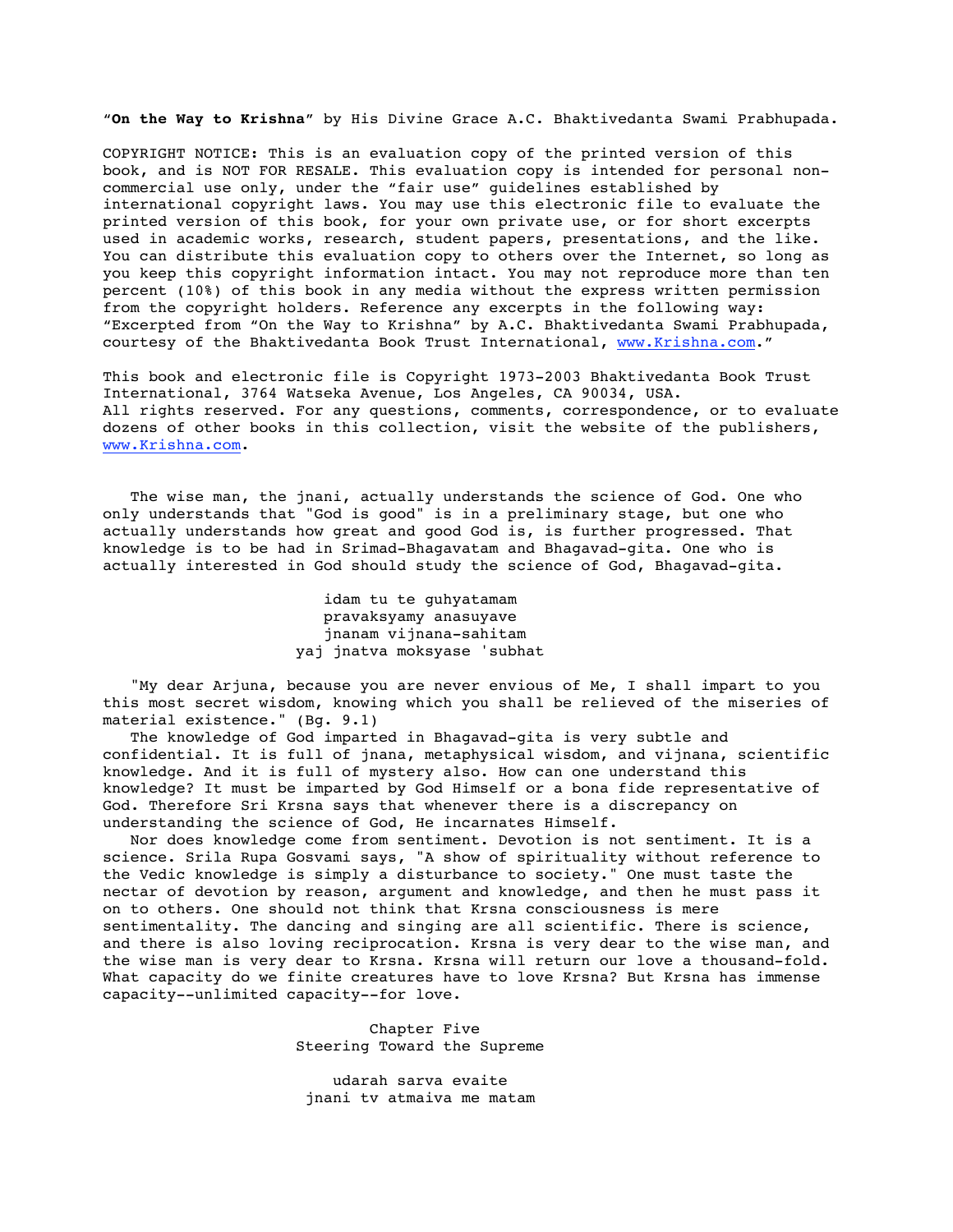asthitah sa hi yuktatma mam evanuttamam gatim

 "All these devotees are undoubtedly magnanimous souls, but he who is situated in knowledge of Me I consider verily to dwell in Me. Being engaged in My transcendental service, he attains Me." (Bg. 7.18)

 Here Krsna is saying that all the men who come to Him--whether they be distressed, in need of money, curious, etc.--are welcomed, but out of them the person who is in knowledge is very dear to Him. The others are welcomed because it is understood that in course of time, if they continue on the path to God, they will become as good as the man of knowledge. Generally, however, it so happens that when one goes to church for profit, and the money doesn't come, he concludes that approaching God is nonsense, and he gives up all connection with church. That is the danger of approaching God with ulterior motives. For instance, during World War II it was reported that many wives of the German soldiers went to church to pray for their husbands' safe return, but when they found they had been killed in battle, they became atheistic. Thus we want God to become our order-supplier, and when He does not supply our order, we say that there is no God. That is the effect of praying for material things.

 In this connection there is a story of a little boy, about five years old, named Dhruva, who belonged to a royal family. In the course of time his father, the king, tired of his mother and deposed her as his queen. He then took another woman as queen, and she became stepmother to the boy. She was very envious of him, and one day, as Dhruva was sitting on the father's knee, she insulted him. "Oh you cannot sit on the lap of your father," she said, "because you are not born of me." She dragged Dhruva from his father's lap and the boy became very angry. He was the son of a ksatriya, and ksatriyas are notorious for their quick tempers. Dhruva took this to be a great insult, and he went to his mother who had been deposed.

 "Dear Mother," he said, "my stepmother has insulted me by dragging me from my father's lap."

 "Dear son," the mother replied, "what can I do? I am helpless, and your father no longer cares for me.

"Well, how can I take revenge?" the boy asked.

 "My dear boy, you are helpless. Only if God helps you can you take revenge." "Oh, where is God?" Dhruva asked enthusiastically.

 "I understand so many sages go to the jungle and forest to see God," the mother replied. "They undergo great penances and austerities in order to find God there."

 At once Dhruva went to the forest and began asking the tiger and the elephant, "Oh, are you God? Are you God?" In this way he was questioning all the animals. Seeing that Dhruva was very much inquisitive, Sri Krsna sent Narada Muni to see about the situation. Narada quickly went to the forest and found Dhruva.

 "My dear boy," Narada said, "you belong to the royal family. You cannot suffer all this penance and austerity. Please return to your home. Your mother and father are very much anxious for you."

 "Please don't try to divert me in that way," the boy said. "If you know something about God, or if you know how I can see God, please tell me. Otherwise go away and don't disturb me."

 When Narada saw that Dhruva was so determined, he initiated him as a disciple and gave him the mantra, om namo bhagavate vasudevaya. Dhruva chanted this mantra and became perfect, and God came before him.

"My dear Dhruva, what do you want? You can take from Me whatever you want."

 "My dear Lord," the boy replied, "I was undergoing such severe penances simply for my father's kingdom and land, but now I have seen You. Even the great sages and saints cannot see You. What is my profit? I left my home to find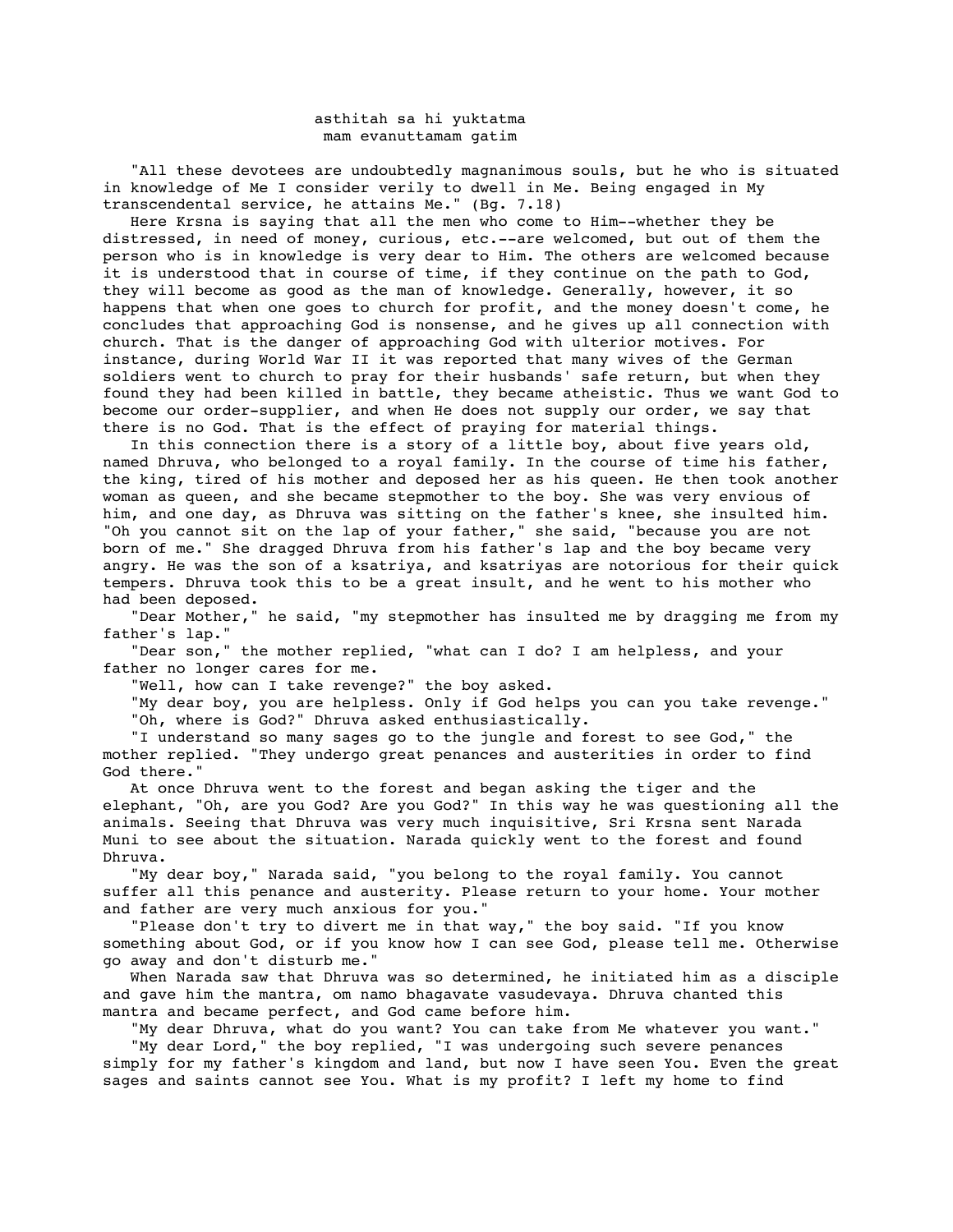merely some scraps of glass and rubbish, and instead I have found a very valuable diamond. Now I am satisfied. I have no need to ask anything of You."

Thus even though one may be poverty-stricken or in distress, if he goes to God with the same determination as Dhruva, intent on seeing God and taking His benediction, and if he happens to see God, he will no longer want anything material. He comes to understand the foolishness of material possessions, and he puts the illusion aside for the real thing. When one becomes situated in Krsna consciousness, like Dhruva Maharaja, he becomes fully satisfied and doesn't want anything.

 The jnani, the wise man, knows that material things are flickering. He also knows that there are three aspects that complicate all material gain--one wants profit from his work, one wants adoration from others because of his riches, and one wants fame because of his wealth. In any case, he knows that all of these apply but to the body and that when the body is finished, they also go. When the body dies, one is no longer a rich man but a spirit soul, and according to his work, he has to enter another body. The Gita says that a wise man is not bewildered by this, for he knows what is what. Why then should he bother himself attaining material wealth? His attitude is, "I have an eternal connection with Krsna, the Supreme Lord. Now let me establish that relationship firmly so that Krsna will take me back to His kingdom."

 The cosmic situation is giving us all facility to reestablish this relationship with Krsna and return to Godhead. This should be our mission in life. Everything we need is bring supplied by God--land, grain, fruits, milk, shelter and clothing. We only have to live peacefully and cultivate Krsna consciousness. That should be our mission in life. We should therefore be satisfied with what God has supplied in the form of food, shelter, defense and sex, and should not want more and more and more. The best type of civilization is one that ascribes to the maxim of "plain living and high thinking." It is not possible to manufacture food or sex in a factory. These and whatever else we require are supplied by God. Our business is to take advantage of these things and become God conscious.

 Although God has given us all facilities to live peacefully on this earth, cultivate Krsna consciousness, and finally to come to Him, in this age we're unfortunate. We are short-lived, and there are so many people without food, shelter, married life or defense from the onslaughts of nature. This is due to the influence of this age of Kali. Therefore Lord Caitanya Mahaprabhu, seeing the dreadful situation in this age, emphasized the absolute necessity for cultivating spiritual life. And how should we do it? Caitanya Mahaprabhu gives the formula:

> harer nama harer nama harer namaiva kevalam kalau nasty eva nasty eva nasty eva gatir anyatha

 "Just always chant Hare Krsna." Never mind whether you are in a factory or in a hell, in a shack or in a skyscraper--it doesn't matter. just go on chanting Hare Krsna, Hare Krsna, Krsna Krsna, Hare Hare. Hare Rama, Hare Rama, Rama Rama, Hare Hare. There is no expense, there is no impediment, there is no caste, there is no creed, there is no color--anyone can do it. just chant and hear.

 Somehow or other, if one comes into contact with Krsna consciousness and executes the process under the guidance of a bona fide guide, he is sure to go back to God.

> bahunam janmanam ante jnanavan mam prapadyate vasudevah sarvam iti sa mahatma sudurlabhah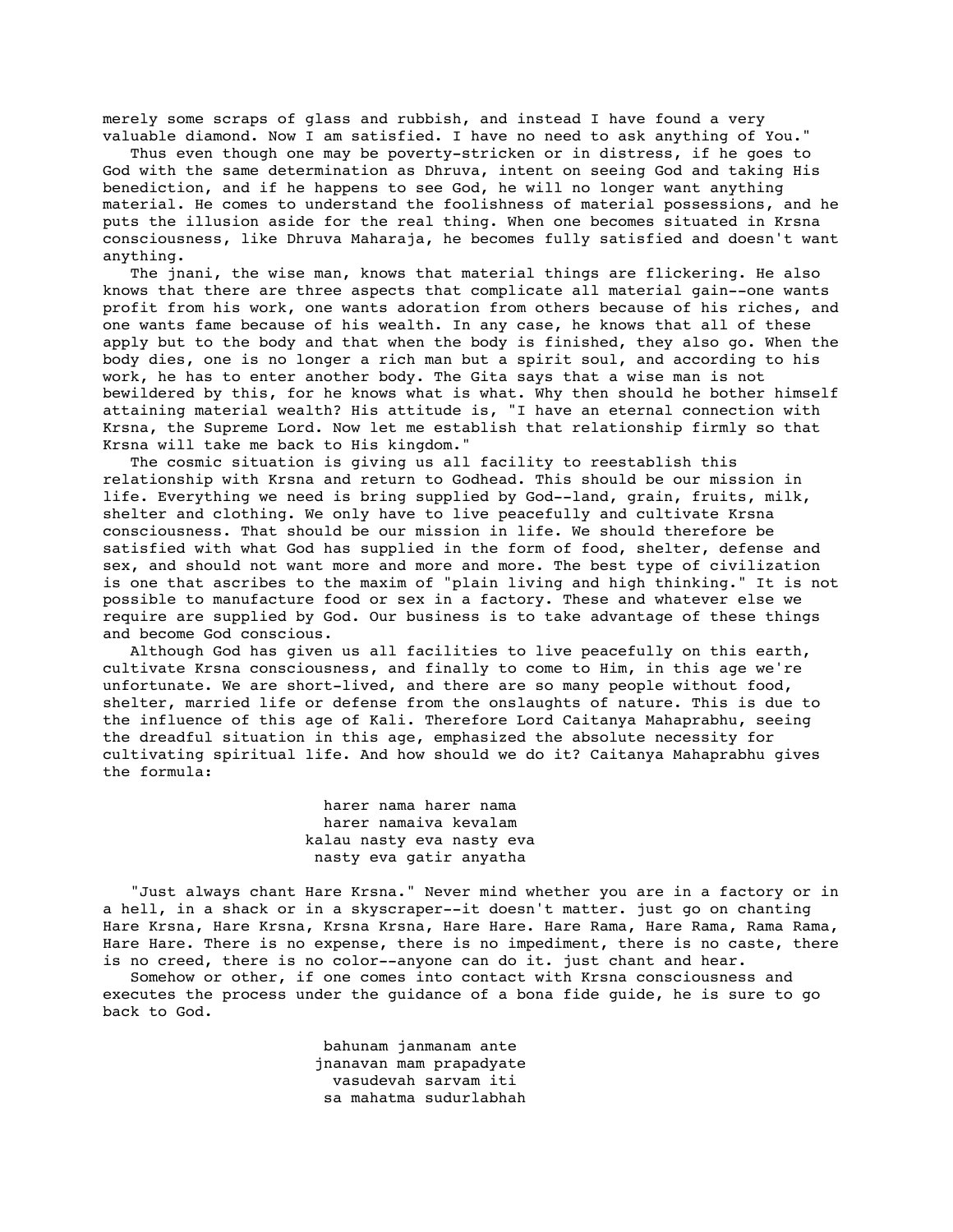"After many births and deaths, he who is actually in knowledge surrenders unto Me, knowing Me to be the cause of all causes and all that is. Such a great soul is very rare." (Bg. 7.19)

 Philosophical research into the science of God has to be prosecuted for many births. God realization is very easy, but at the same time it is very difficult. It is easy for those who accept Krsna's word as truth, but those who try to understand through research work, by dint of advancement of knowledge, have to create their faith after finishing so much research work, and this process takes many births. There are different types of transcendentalists, called tattvavit, who know the Absolute Truth. The transcendentalists call the Absolute Truth that in which there is no duality. In the Absolute Truth there is no duality- everything is on the same level. One who knows this in truth is called tattvavit.

 Krsna proclaims that the Absolute Truth is known in three aspects--Brahman, Paramatma and Bhagavan--impersonal Brahman effulgence, localized Supersoul, and the Supreme personality of Godhead. Thus there are three angles from which one may envision the Absolute Truth. One may view a mountain from a great distance and thus perceive it from one angle of vision. As he comes closer, he may see the trees and foliage of the mountain, and if he begins to climb the mountain, he will find so much variegatedness in trees, plants and animals. The objective is the same, but due to different angles of vision, sages have different conceptions of the Absolute Truth. Another example: there is the sunshine, the sun disc and the sun god. One who is in the sunshine cannot claim that he is on the sun itself, and one who is situated in the sun is, from the point of view of vision, better situated. The sunshine may be compared to the all-pervasive brahmajyoti effulgence, the localized sun-disc may be compared to the localized aspect of the Supersoul, and the sun god who resides within the sun may be compared to the personality of Godhead. As on this earth planet we have a multivariety of living entities, we can understand from Vedic literatures that in the sun also there is a variety of living entities, but their bodies are made of fire, just as ours are made of earth.

 In material nature there are five gross elements: earth, water, air, fire and space. In different planets there are different atmospheres due to one of these five elements prevailing, and there are different bodies for the living entities composed of whatever element may be predominant in a particular planet. We should not think that all planets have the same quality of life, yet there is uniformity in the sense that these five elements are present in some form or other. Thus on some planets earth is prominent, fire is prominent, water is prominent, and air and space are prominent. We should not think, therefore, that just because a planet is not composed primarily of earth, or because the atmosphere does not duplicate ours, that there is no life on these planets. Vedic literatures give us information that there are countless planets filled with living entities with different types of bodies. As, by making some material adjustment, we may qualify to enter into different material planets, by qualification we can enter into the spiritual planet where the Supreme Lord resides.

> yanti deva-vrata devan pitrn yanti pitr-vratah bhutani yanti bhutejya yanti mad-yajino 'pi mam

 "Those who worship the demigods will take birth among the demigods; those who worship ancestors go to the ancestors; and those who worship Me will live with Me." (Bg. 9.25)

 Those who are trying to enter higher planets can go there, and those who are trying to qualify to enter into Goloka Vrndavana, the planet of Krsna, can also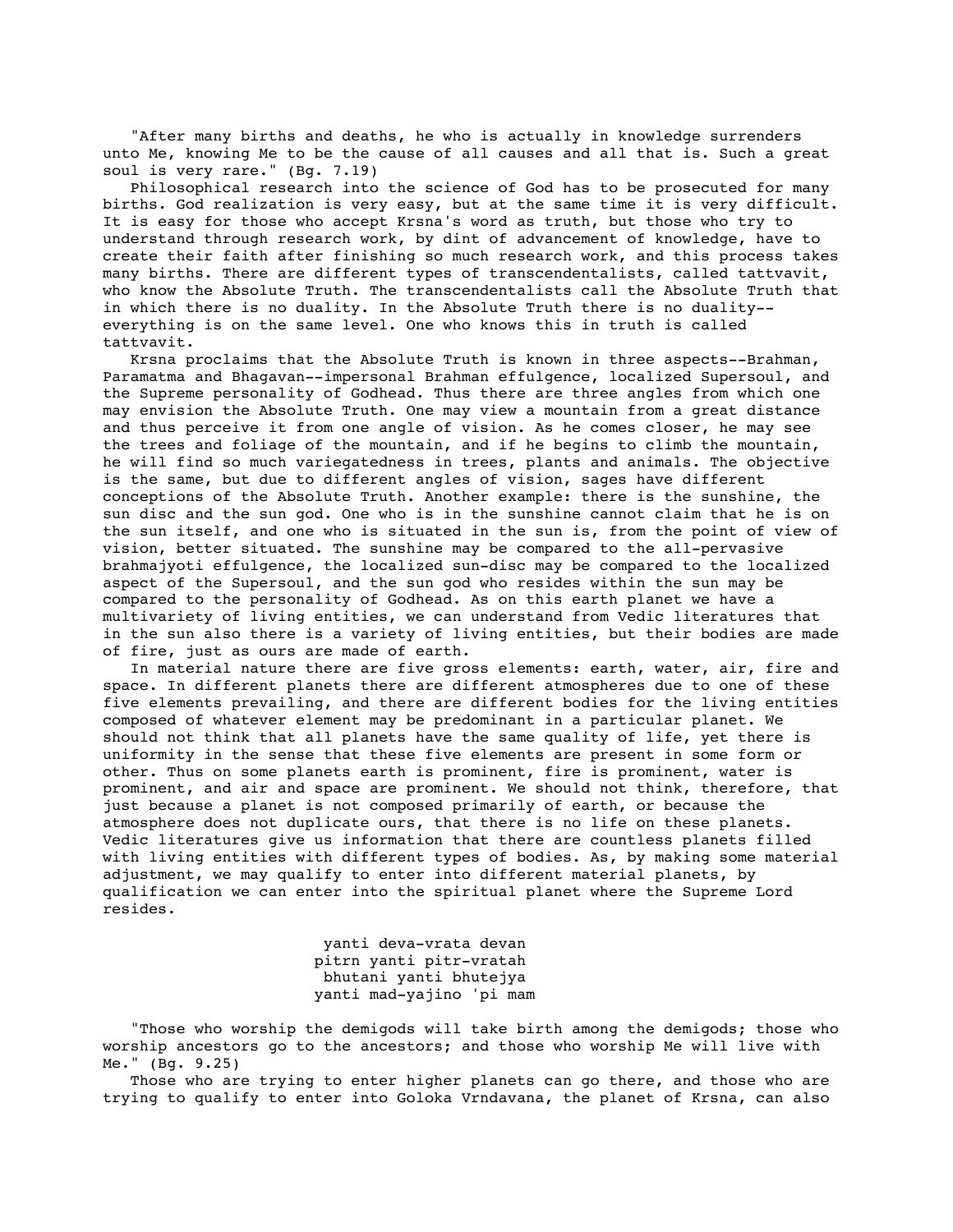enter there by the process of Krsna consciousness. Before going to India, we may acquire a description of what the country is like; the hearing of a place is the first experience. Similarly, if we want to get information about the planet where God lives, we have to hear. We cannot immediately make an experiment and go there. That is not possible. But we have so many descriptions of the supreme planet in Vedic literature. For instance, the Brahma-samhita states:

> cintamani-prakara-sadmasu kalpa-vrksa laksavrtesu surabhir abhipalayantam laksmi-sahasra-sata-sambhrama-sevyamanam govindam adi-purusam tam aham bhajami

 "I worship Govinda, the primeval Lord, the first progenitor, who is tending the cows, fulfilling all desire, in abodes built with spiritual gems, surrounded by millions of wish-fulfilling trees, always served with great reverence and affection by hundreds of thousands of laksmis, or gopis." There are also other detailed descriptions given, specifically in Brahma-samhita.

 Those who are trying to realize the Absolute Truth are categorized according to the aspect of the Absolute Truth upon which they concentrate. Those who concentrate on Brahman, the impersonalists, are called brahmavadis. Generally, those who are trying to realize the Absolute Truth first of all realize the brahmajyoti. Those who concentrate on the Supersoul, the localized form of the Lord in the heart, called Paramatma, are known as paramatmavadis. The Supreme Lord, by His plenary portion, is sitting in everyone's heart, and by meditation and concentration one can perceive this form. Not only is He within everyone's heart, but He is situated also within every atom of the creation. This Paramatma realization is the second stage. The third and last stage is the realization of Bhagavan, the Supreme Personality of Godhead. Because there are three main stages of realization, the Supreme Absolute Truth is not attained in one birth. Bahunam janmanam ante. If one is fortunate, he can achieve the ultimate in one second. But generally it takes many, many years and many, many births to realize what God is.

> aham sarvasya prabhavo mattah sarvam pravartate iti matva bhajante mam budha bhava-samanvitah

 "I am the source of all spiritual and material worlds. Everything emanates from Me. The wise who know this perfectly engage in My devotional service and worship Me with all their hearts." (Bg. 10.8)

 The Vedanta-sutra also confirms that the Absolute Truth is He from whom everything is born. If we truly believe that Krsna is the origin of everything, and if we worship Him, our whole account is closed in one second. But if one doesn't believe and says, "Oh, I want to see what God is," he has to go by stages by realizing the impersonal Brahman effulgence and then Paramatma, the localized feature, before finally coming to the last stage of realizing, "Oh, here is the Supreme personality of Godhead." It should be understood, however, that this process takes more time. When one through many years of research comes to realize the Absolute Truth, he concludes vasudevah sarvam iti--"Vasudeva is all that is." Vasudeva is a name for Krsna, and it means "He who lives everywhere." Realizing that Vasudeva is the root of everything--mam prapadyate- he surrenders. The surrendering process is the ultimate goal; either one does it immediately or after many births of research work. In either case, surrender must be there by realizing that "God is great, and I am His subordinate."

 Understanding this, the wise man will surrender immediately and not wait to take many, many births. He understands that this information is given by the Supreme Lord out of His infinite mercy on the conditioned souls. We are all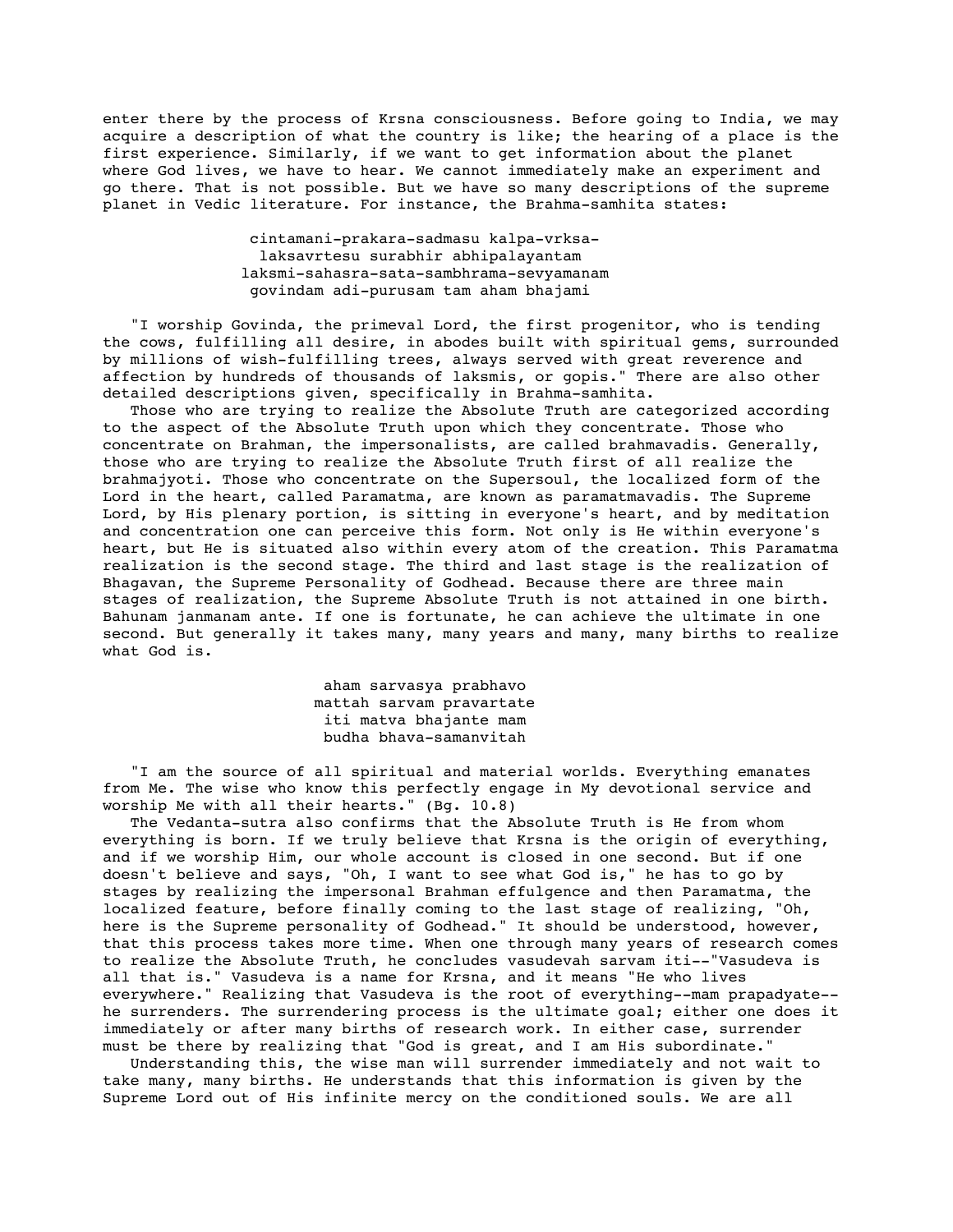conditioned souls, suffering the threefold miseries of this material world. Now the Supreme Lord is giving us the opportunity to escape these miseries by the surrendering process.

 At this point one may ask that if the Supreme personality is the ultimate goal and one has to surrender to Him, why are there so many different processes of worship in the world? This question is answered in the next verse.

> kamais tais tair hrta jnanah prapadyante 'nya-devatah tam tam niyamam asthaya prakrtya niyatah svaya

 "Those whose minds are distorted by material desires surrender unto demigods and follow the particular rules and regulations of worship according to their own natures." (Bg. 7.20)

 There are many different types of men in the world, and they're functioning under the different modes of material nature. Generally speaking, most men are not after liberation. If they take to spirituality, they wish to gain something by spiritual power. It is not uncommon in India for a person to go to a svami and say, "Swamiji, could you give me some medicine? I am suffering from this disease." He thinks that because a doctor is too expensive, he can go to a svami who can work miracles. In India also there are svamis who go to people's houses and preach, "If you give me one ounce of gold I can make it into one hundred ounces of gold." The people think, "I have five ounces of gold. Let me give it to him, and I'll get five hundred ounces." In this way the svami collects all the gold in the village, and after collecting it, he vanishes. This is our disease: when we go to a svami, or a temple or a church, our hearts are filled with material desires. Wanting some material profit out of spiritual life, we practice yoga just to keep our health fit. But, in order to keep healthy, why take shelter of yoga? We can become healthy through regular exercises and regulated diet. Why resort to yoga? Because: kamais tais tair hrta-jnanah. We have the material desire to keep ourselves fit and to enjoy life by going to church and making God our order-supplier.

 Having material desires, men worship various demigods. They have no idea how to get out of matter; they want to utilize the material world to its best capacity. For instance, in Vedic literature there are so many recommendations: if one wants to cure his disease, he worships the sun, or if a girl wants a good husband, she worships Lord Siva, or if one wants to become beautiful, he worships such and such god, or if one wants to become educated, he worships goddess Sarasvati. In this way Westerners often think that the Hindus are polytheistic, but actually this worship is not to God, but to demigods. We should not think that the demigods are God. God is one, but there are demigods who are also living entities just like us. The difference is that they have a considerable amount of power. On this earth there may be a king or a president or a dictator--these are men like us, but they have some extraordinary power, and in order to get favors from them, to take advantage of their power, we worship them in one way or another. But Bhagavad-gita condemns worship of the demigods. This verse clearly states that people worship the demigods due to kama, material lust.

This material life is simply based on lust; we want to enjoy this world, and we love this material world because we want to gratify our senses. This lust is a perverted reflection of our love of God. In our original constitution we are made to love God, but because we have forgotten God, we love matter. Love is there. Either we love matter, or we love God. But in no case can we get out of this loving propensity; indeed, we often see that when one doesn't have children, he loves a cat or a dog. Why? Because we want and need to love something. In the absence of reality, we put our faith and love in cats and dogs. Love is always there, but it is distorted into the form of lust. When this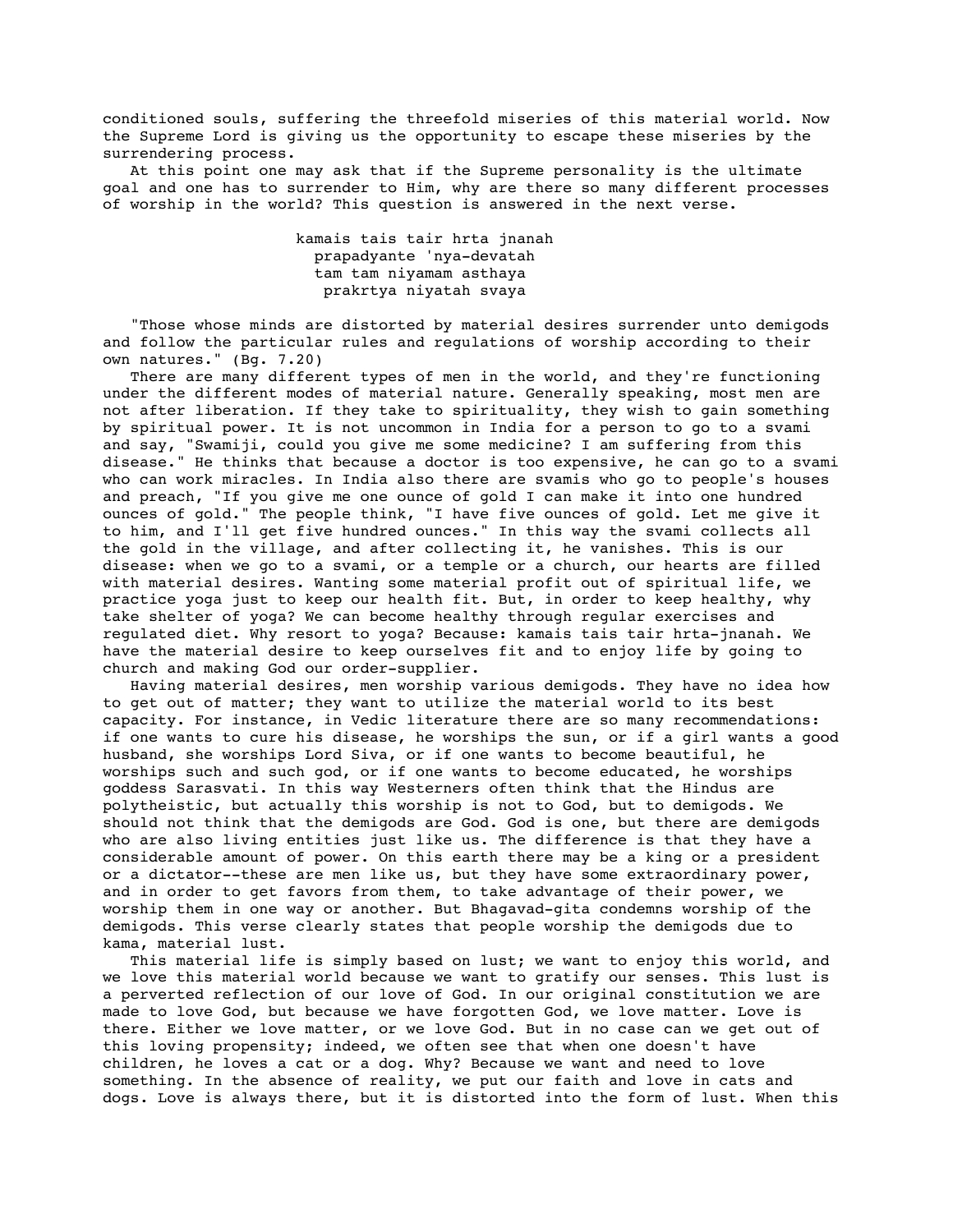lust is baffled, we become angry; when we become angry, we become illusioned; and when we are illusioned, we are doomed. This is the process that is going on, but we have to reverse this process and turn lust into love. If we love God, we love everything. But if we do not love God, it is not possible to love anything. We may think that it is love, but it is simply a glamorized form of lust. Those who have become the dogs of lust are said to have lost all good sense: kamais tais tair hrta-jnanah.

 There are many rules and regulations for the worship of demigods in the scriptures, and one may question why the Vedic literatures recommended their worship. There is necessity. Those who are motivated by lust want the opportunity to love something, and the demigods are acknowledged as the officers of the Supreme Lord. The idea is that as one worships these demigods, he will gradually develop Krsna consciousness. But if one is completely atheistic and disobedient and rebellious against any authority, what hope is there? So one's obedience to a higher personality can start with the demigods.

 If, however, we take directly to the worship of the Supreme Lord, worship of the demigods is not necessary. Those who worship the Supreme Lord directly show all respect to the demigods, but they do not need to worship them because they know that the supreme authority behind the demigods is the Supreme personality of Godhead, and they are engaged in worshiping Him. In any case, respect is still there. A devotee of the Lord shows respect even to an ant, what to speak of the demigods? The devotee is aware that all living entities are parts and parcels of the Supreme Lord and that they are playing different roles only.

 In relation to the Supreme Lord, all beings are to be respected. Therefore a devotee refers to others as "prabhu," meaning "My dear sir, my dear lord." Submissiveness is a qualification for a devotee of the Lord. Devotees are kind and obedient, and they have all good qualifications. In conclusion, if one becomes a devotee of the Lord, all good qualifications will automatically develop. By nature, the living entity is perfect, but due to the contamination of lust, he becomes vicious. That which is part and parcel of gold is also gold, and whatever is part and parcel of the Complete perfect is also perfect.

> om purnam adah purnam idam purnat purnam udacyate purnasya purnam adaya purnam evavasisyate

 "The personality of Godhead is perfect and complete. Because He is completely perfect, all emanations from Him, such as this phenomenal world, are perfectly equipped as a complete whole. Whatever is produced of the complete whole is also complete in itself. Because He is the complete whole, even though so many complete units emanate from Him, He remains the complete balance." (Sri Isopanisad, Invocation)

 Due to the contamination of matter, the perfect living entity falls down, but this process of Krsna consciousness will again make him perfect. Through it, he can become truly happy, and after leaving the material body, enter into the kingdom where there is eternal life, bliss and full knowledge.

"**On the Way to Krishna**" by His Divine Grace A.C. Bhaktivedanta Swami Prabhupada.

COPYRIGHT NOTICE: This is an evaluation copy of the printed version of this book, and is NOT FOR RESALE. This evaluation copy is intended for personal noncommercial use only, under the "fair use" guidelines established by international copyright laws. You may use this electronic file to evaluate the printed version of this book, for your own private use, or for short excerpts used in academic works, research, student papers, presentations, and the like.